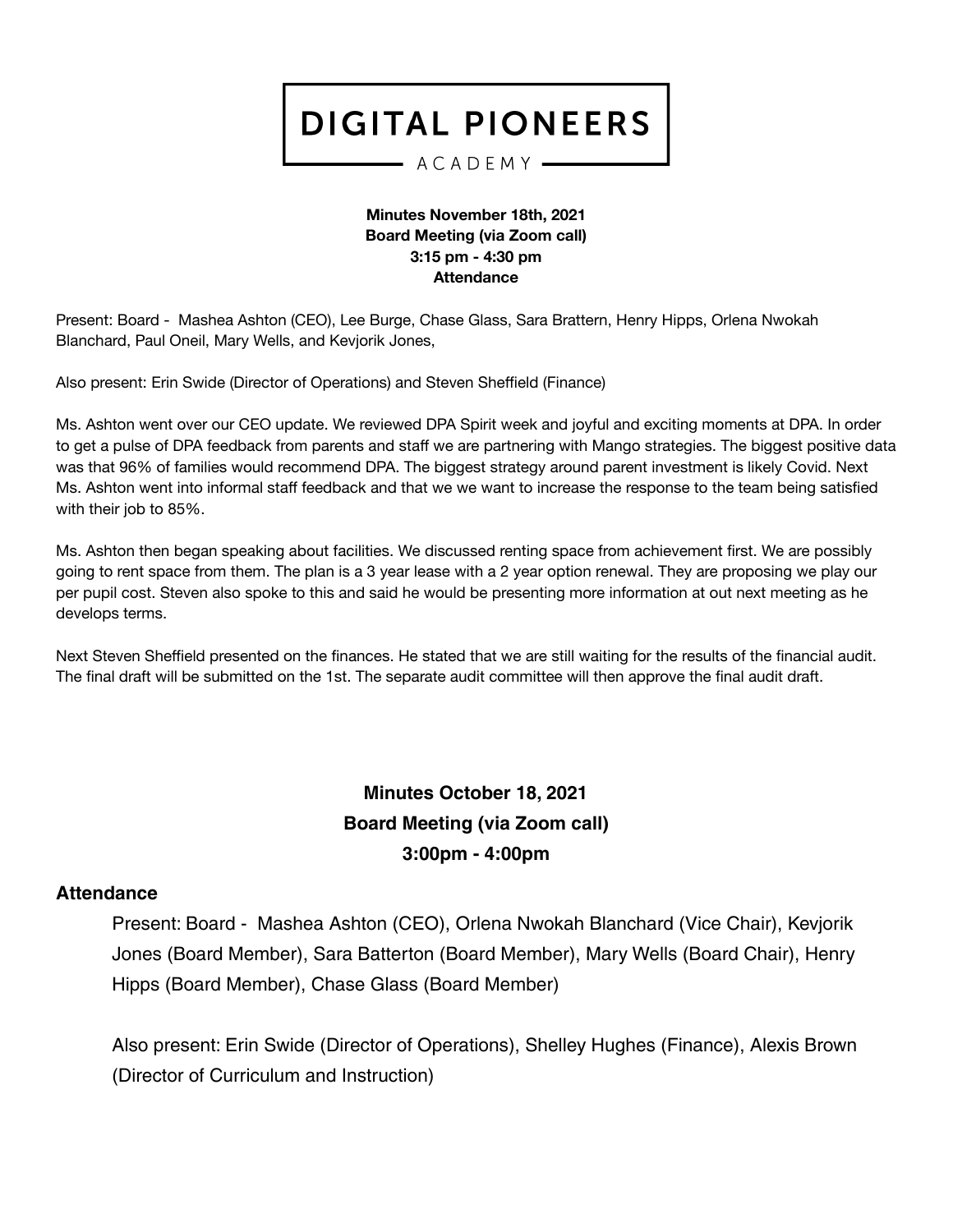$-$  ACADEMY  $-$ 

Ms. Brown discussed map testing and the results of DPA. Ms. Brown explained that the data was related to PARCC testing, i.e. where scholars would land on PARCC based on MAP Testing. Based on the data Ms. Brown stated that the priorities right now are supporting teachers to analyze the data to improve instruction during weekly data meetings. Brown shared that the team is looking to track where scholars are in order to use data analysis to improve scholars. The second goal is around intellectual preparation and planning for teachers. Ms. Brown stated that DPA needs to use our instructional partners to connect and understand how we can close classroom gaps.

Ms. Ashton then introduced enrollment update. Ms. Ashton said that DPA is planning on consolidating 8th graders into 4 sections (currently 5). She then said our new 9th grade plan is to switch to 6th core teachers in 9th grade rather than 12. This will allow three high school teachers to move to middle school teaching positions.

Ms Ashton discussed our new goals around remote scholars. Ms. Ashton stated that going forward we will have one class for 6th - 8th grade and high school virtual scholars will be partnering with Friendship Collegiate Academies in order to receive an excellent virtual high school experience.

Next the budget was discussed and how we will adjust to the \$950K loss based on under enrollment by 28 scholars. DPA currently has a contiguous plan of \$250K which brings the loss to \$750K. Ms. Ashton stated that we will need to think through new ways in which we go about funding, and use private funding and new grant opportunities to pursue. Ms. Ashton stated that additionally since we are not fully staffed we anticipate this will help close the financial gap. However, we still project ending the year with 75 days of cash on hand, meeting our ~60 days of cash yearly goal.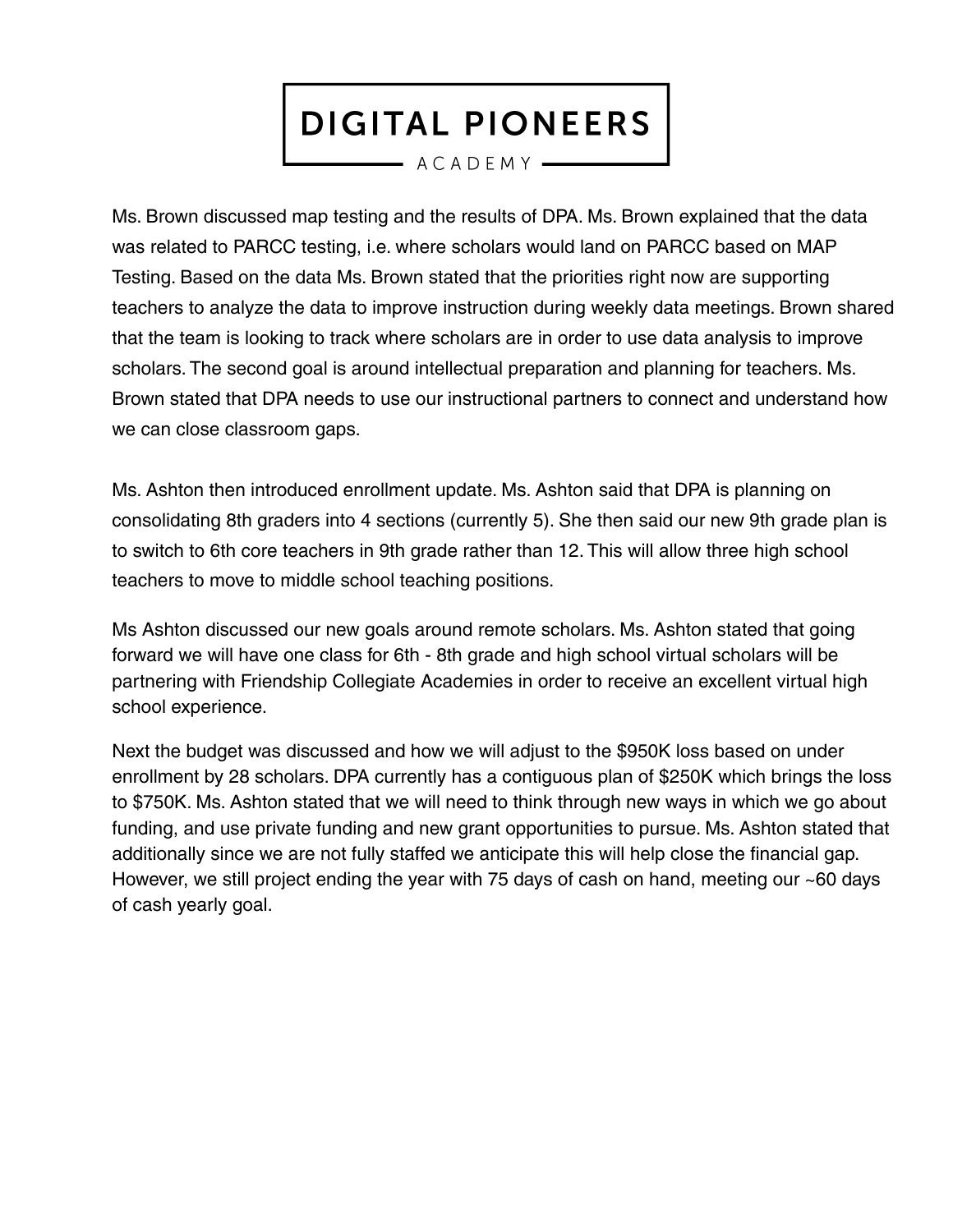- ACADEMY -

**Minutes September 30, 2021 Board Meeting (via Zoom call) 3:00pm - 4:00pm**

#### **Attendance**

Present:

Board - Mashea Ashton (CEO), Chase Glass (Board Member), Legand Burge (Board Member), Mary Wells (Board Chair), Sara Batteron (Board Member)

Also present: Erin Swide (Director of Operations), Steven Sheffield (Finance), Carolyn Reynolds (Administrative Assistant),

Absent: Orlena Nwokah Blanchard (Vice Chair), Paul O'Neill (Board Member)

Ms. Ashton went over current enrollment and our final enrollment count. Our budget is based on 480 with a contingency of 410. We currently have 458 scholars enrolled but not all have paperwork. We currently have 8 no shows across all grades. Our budget is based on 480 kids with a contingency plan of 10 scholars.

Ms. Ashton went over updates on covid testing. Ms. Ashton explained we are 4 weeks into testing. We have had 456 scholars and staff tested on site. 1239 positive cases and 64 close contacts required to quarantine

Ms. Ashton Discussed DPA Hiring Goals. Ms. Ashton stated that we are currently fully staffed but seeking to hire additional support positions. This includes a Technology Specialist, Associate Director of Operations, and Data Analysis.

After this Ms. Ashton concluded the discussion.

The Board then entered into Executive Session.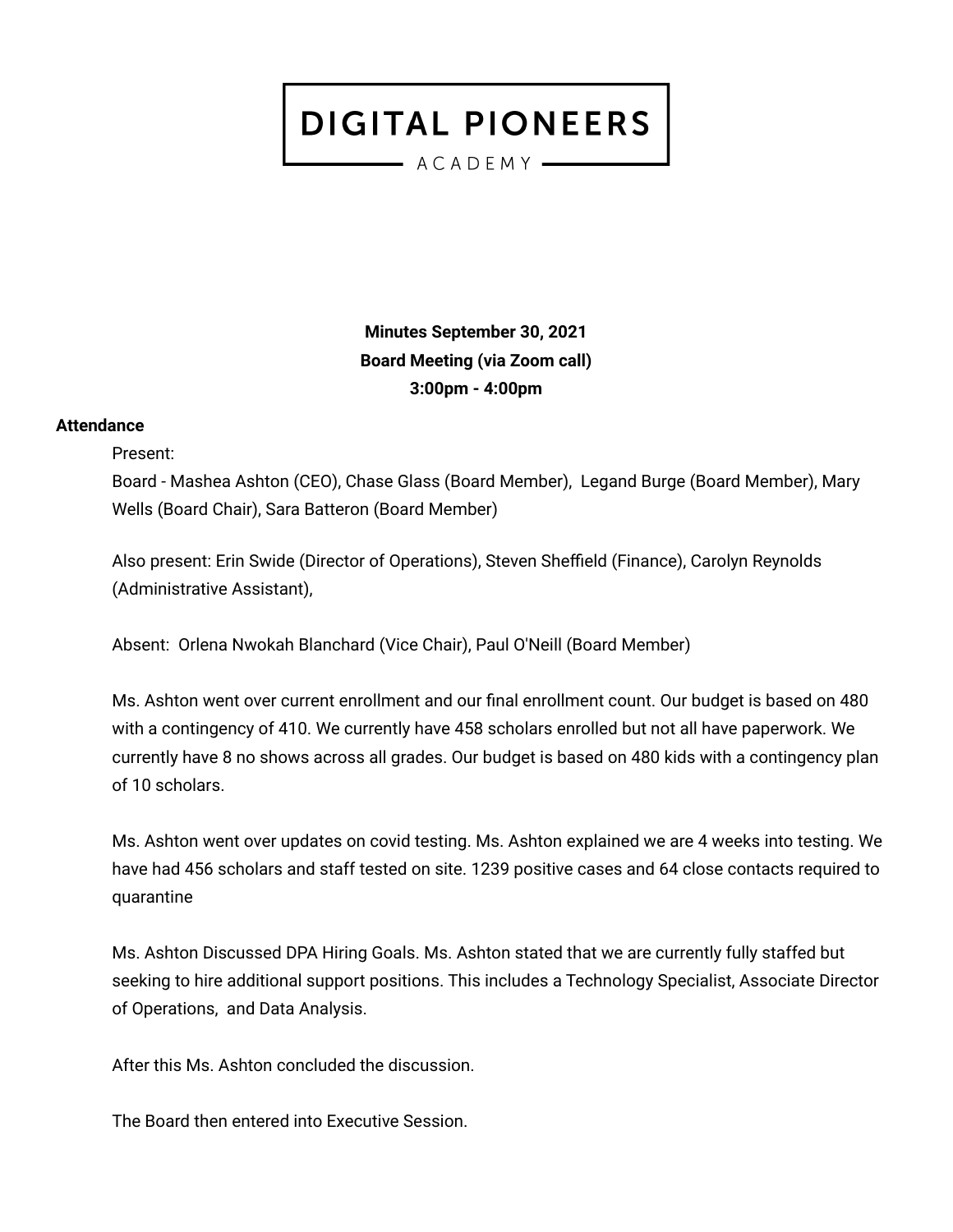- ACADEMY -

**Minute from July 15, 2021 Board Meeting (via Conference call) 8:30 pm - 9:00 pm**

#### **Attendance**

Present: Board - Orlena Nwokah Blanchard (Vice Chair), Mashea Ashton (CEO), Chase Glass (Board Member), Paul O'Neill (Board Member), Henry Hipps (Board Member), Legand Burge (Board Member), Mary Wells (Board Chair), Kevjorik Jones (Board Member), Sara Batteron (Board Member)

Also present: Ryan Benjamin (Director of Operations), Steven Sheffield (Finance), Carolyn Reynolds (Administrative Assistant)

Absent: Henry Hipps (Board Member), Johnny Taylor (Board Member)

DPA is applying for the At-Risk Preference for the My School DC Lottery. DPA wants to secure spots for at-risk students because it is rooted in our mission. The board reviewed a [memo](https://docs.google.com/document/d/1fYjnuOWh0nWMM7DYETye4yPOFsN0ye8be6-ebEg9bDE/edit) about it as well. DPA is 68% at-risk.

Ms. Ashton went over the planned renovations at 9th St. Palencia is the main contractor, which will cost just over \$200,000. Renovations will total about \$400,000 including a contingency. DPA is also investing in cameras, new doors, new technology and troffers to combat the spread of covid-19 and other airborne diseases.

Paul O'Neill made a motion to approve the At-Risk Preference. Mary Wells seconded. The motion passed unanimously.

Kevjorik Jones made a motion to approve the renovation costs for 9th St. Sara Batterton seconded. The motion passed unanimously.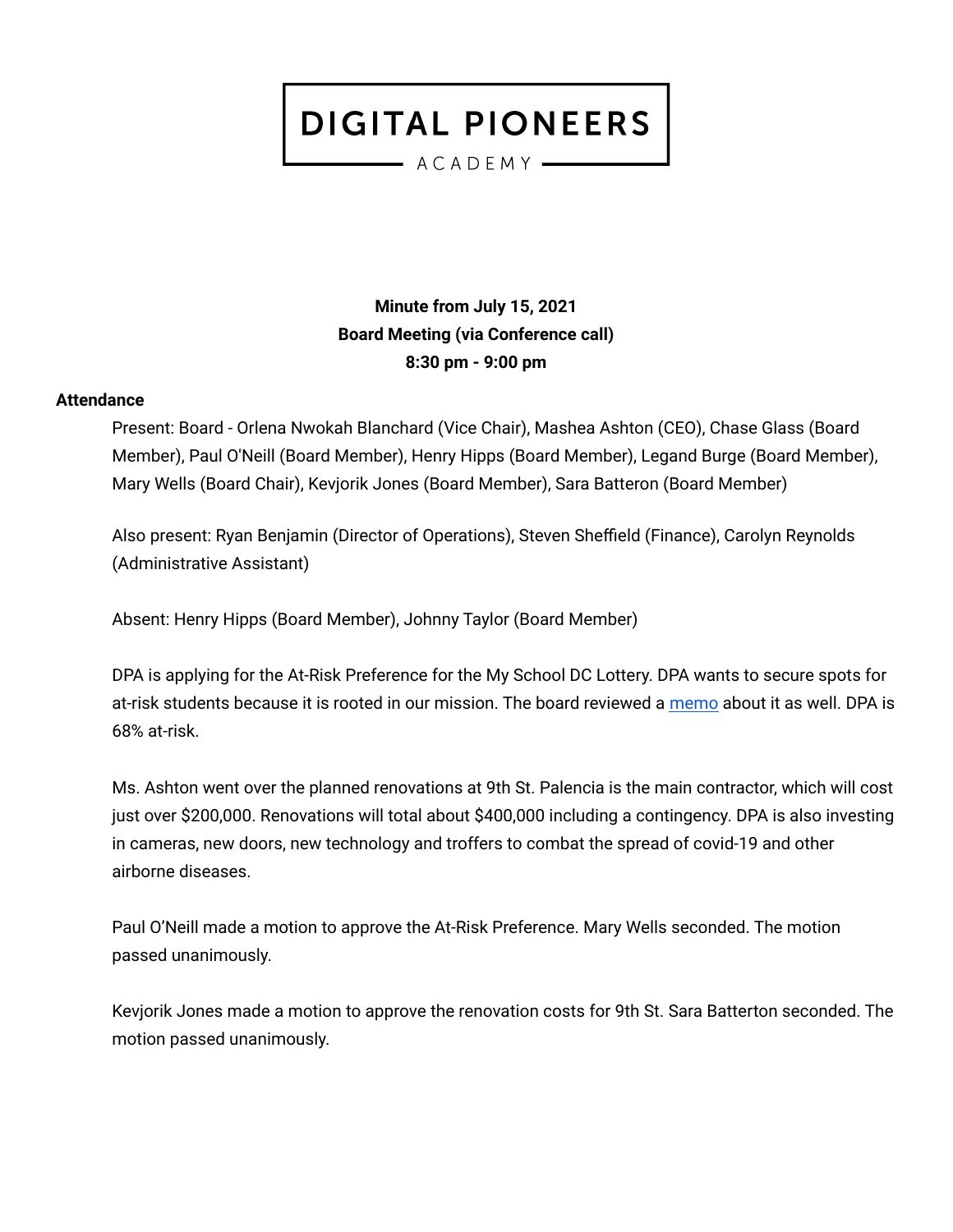ACADEMY

## **Minutes from June 24, 2021 Board Meeting (via Conference call) 3:00 pm - 3:20 pm**

#### **Attendance**

Present: Board - Orlena Nwokah Blanchard (Vice Chair), Mashea Ashton (CEO), Chase Glass (Board Member), Paul O'Neill (Board Member), Henry Hipps (Board Member), Legand Burge (Board Member)

Also present: Ryan Benjamin (Director of Operations), Mashea Ashton (CEO), Carolyn Reynolds (Executive Assistant), Erin Swide (Associate Director of Operations)

Absent: Mary Wells (Board Chair), Henry Hipps (Board Member), Johnny Taylor (Board Member), Sara Batteron (Board Member), Kevjorik Jones (Board Member)

### **CEO Update**

Ms. Ashton called the meeting to order. Ms. Ashton asked if the Board could vote on a consent agenda. No objections. She then provided the following updates.

There were no budget changes from the previous meeting. We are on track to 470 for enrollment and are expecting to get to our goal of 480 by October 15, which is count day in DC. We have a contingency for 10 students in case we do not hit 480. We are budgeting for a net income of \$250,000 and 48 days of cash, which is \$1.7 million.

All DC high schools require at least 24 credits to graduate. The 24 include 4 math credits, 4 English credits, 4 science credits, 4 social studies credits, 2 world language credits, music, art, PE/Health, and elective credits. We have surpassed the 24 credits and propose requiring 26.5 credits to graduate. This will include additional computer science credits and internship/leadership credits.

We have a partnership with Cadence for summer school, which is supported by Bellwether. Mary Wells, our board chair, is the President of Bellwether. We are paying Bellwether the same rate as every other school. We need to disclose this to the Board and ask for a vote to follow our financial guidelines and those of PCSB.

Legand Burge moved to approve the consent agenda, which included approving the budget, graduation requirements and the Bellwether contract. Orlena Nwokah Blanchard seconded. There was unanimous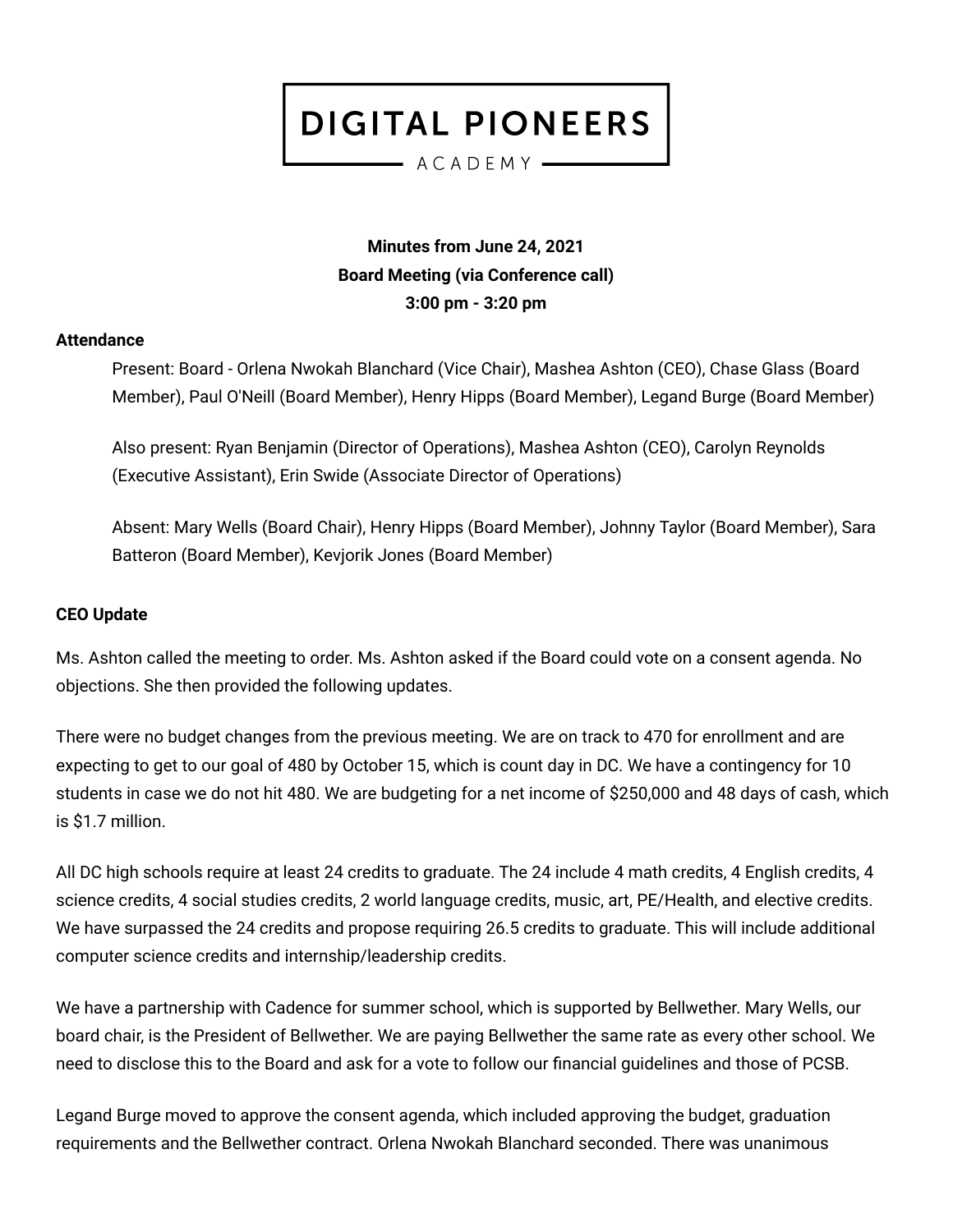$-$  ACADEMY  $-$ 

approval. Legand Burge moved to adjourn the meeting. Henry Hipps seconded. All approved.

#### **Minutes from June 9, 2021**

**Board Meeting (via Conference call)**

### **3:00 pm - 5:00 pm**

### **Attendance**

Present: Board - Mary Wells (Chair), Orlena Nwokah Blanchard (Vice Chair), Mashea Ashton (CEO) , Kevjorik Jones (Board Member), Chase Glass (Board Member), Sara Batterton (Board Member), Paul O'Neill (Board Member), Johnny Taylor (Board Member), Legend Burge (Board Member)

Also present: Ryan Benjamin (Director of Operations), Mashea Ashton (CEO), Carolyn Reynolds (Executive Assistant)

Absent: Henry Hipps (Board Member)

#### **CEO Update**

Ms. Ashton called the meeting to order. She then provided the following updates.

For recruitment, we have 386 fully enrolled. We have 474 students expected to enroll, and we are working hard to get this paperwork. Our sixth grade is lower than our target, but we have taken in some new 7th grade scholars. We have a lot of 8th grade scholars. There are scholars in other schools who are having negative experiences and want to come to DPA. Our budget is built on 480, but we have contingencies for 10 below that number, at 470. We are doing a lot for recruitment: community outreach, marketing, canvassing, etc.

For staff hiring, 10 offers were accepted so far, but we are not at our targets, as there are lots of moving parts with the pandemic ending. We have a leadership fellow and new Associate DOO. We are hired for our computer science and math teachers in high school, and those are difficult areas to staff. We have 17 teaching positions open and 5 non-teaching positions open. 97.5% of teachers who were given offers have returned!

We had great end-of-year events, including the St. James and two field days. We had a wonderful 8th grade promotion video that was broadcast last night. Ms. Glass shared good memories from her time as a parent at DPA. The founders have a special place in our heart.

Johnny Taylor asked about general academic performance during the pandemic. We use two data points: MAP and ANet, and we will have updates at the next board meeting. Our high performers and even some with behavioral challenges did well during the pandemic.

Mashea and Steven Sheffield presented around the budget. We will not take action today. We were meeting three goals: launching a high school, investing in required facilities upgrades, and maintaining financial stability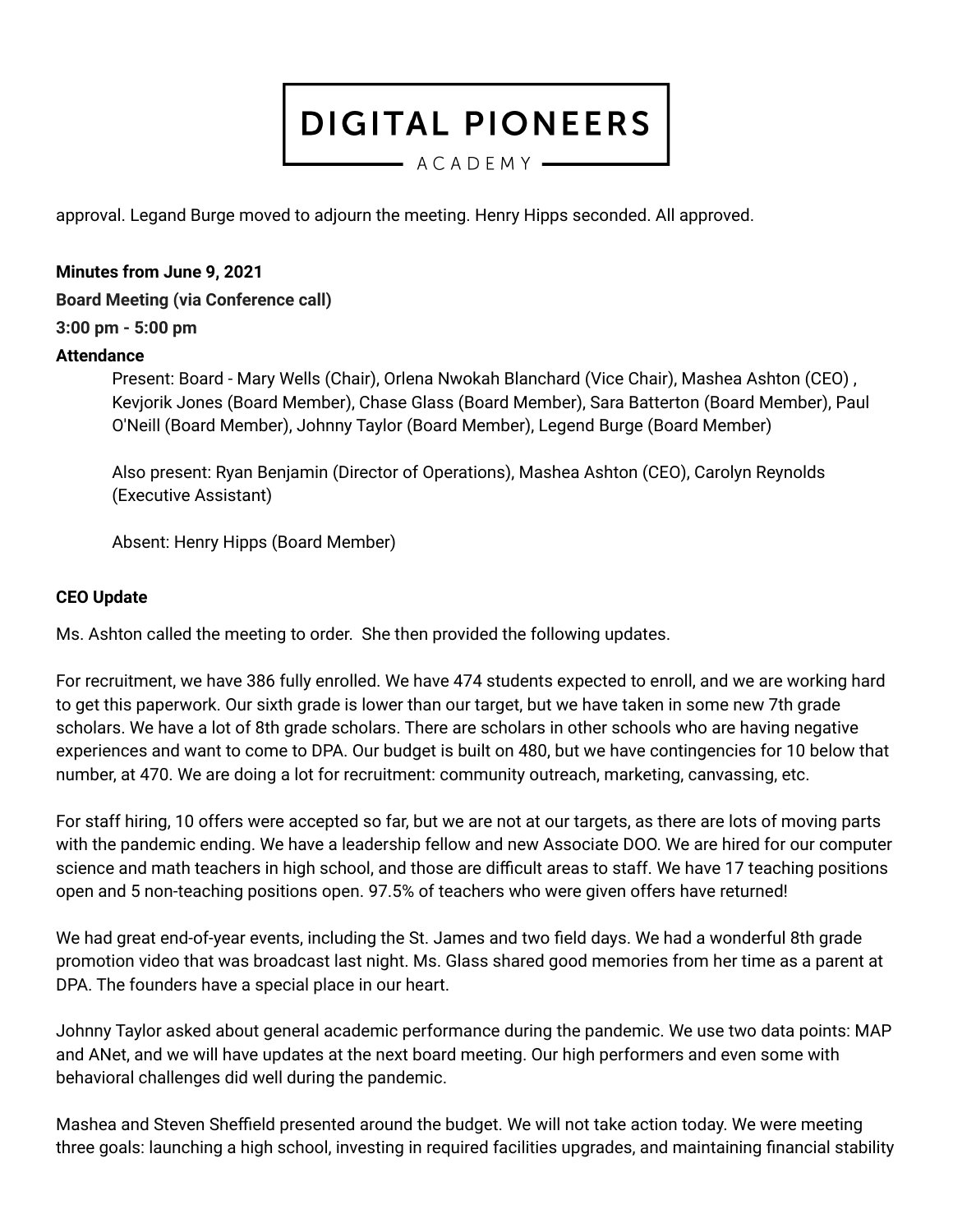$-$  ACADEMY  $-$ 

during growth. We are investing in adult/student social/emotional learning, staffing, uniforms, expeditions, and esports/sports programs. Steven broke out some SEL spending to show how we are supporting the team's capacity.

Some additional context: Growing schools spend more, high schools require higher spending, and campus expansion requires additional spending. We have a few risks we considered during the process: enrollment revenue, staffing, private revenue, facilities at 9th Street, and our general 1% contingency applied in addition to the other risks.

We expect 48 days of cash at the end of next year. Our FAR metrics are expected to be strong next year. We will have 3 years of financial performance.

Shawn Samuel and Mark Cager from JDC presented about their facilities work. They are a project and construction management firm since 2003. They are leaders of the team. To date, we've conducted site visits at both properties, worked with the architect at 9th St, walked with the contractors at 12th St. We meet three times weekly. The scope of work for both campuses will be wrapped up this week. Then we can work on pricing and scheduling. For the short term, at 9th street we are looking at updating the paint, doors, ceilings, and cleaning up the building space. On the exterior, we are looking at demolishing the playground and add athletic areas. We also will want to add ADA accessibility. We will spend roughly \$500,000 in year 2 for modulars, and then less than that for this summer to make the building comfortable and safe. We believe we can be at this location for two years.

Mary Wells adjourned the meeting. Ms. Glass seconded the motion at 4:40 pm.

#### **Action items**

● Unanimous approval of May 13 minutes (Kevjorik Jones moved, Johnny Taylor seconded).

## **Minutes from May 13, 2021 Board Meeting (via Conference call) 3:00 pm - 5:00 pm**

#### **Attendance**

Present: Board - Mary Wells (Chair), Orlena Nwokah Blanchard (Vice Chair), Mashea Ashton (CEO) , Kevjorik Jones (Board Member), Chase Glass (Board Member), Sara Batterton (Board Member), Paul O'Neill (Board Member), Legand Burge (Board Member)

Also present: Ryan Benjamin (Director of Operations), Mashea Ashton (CEO), Carolyn Reynolds (Executive Assistant)

Absent: Johnny Taylor (Board Member), Henry Hipps (Board Member)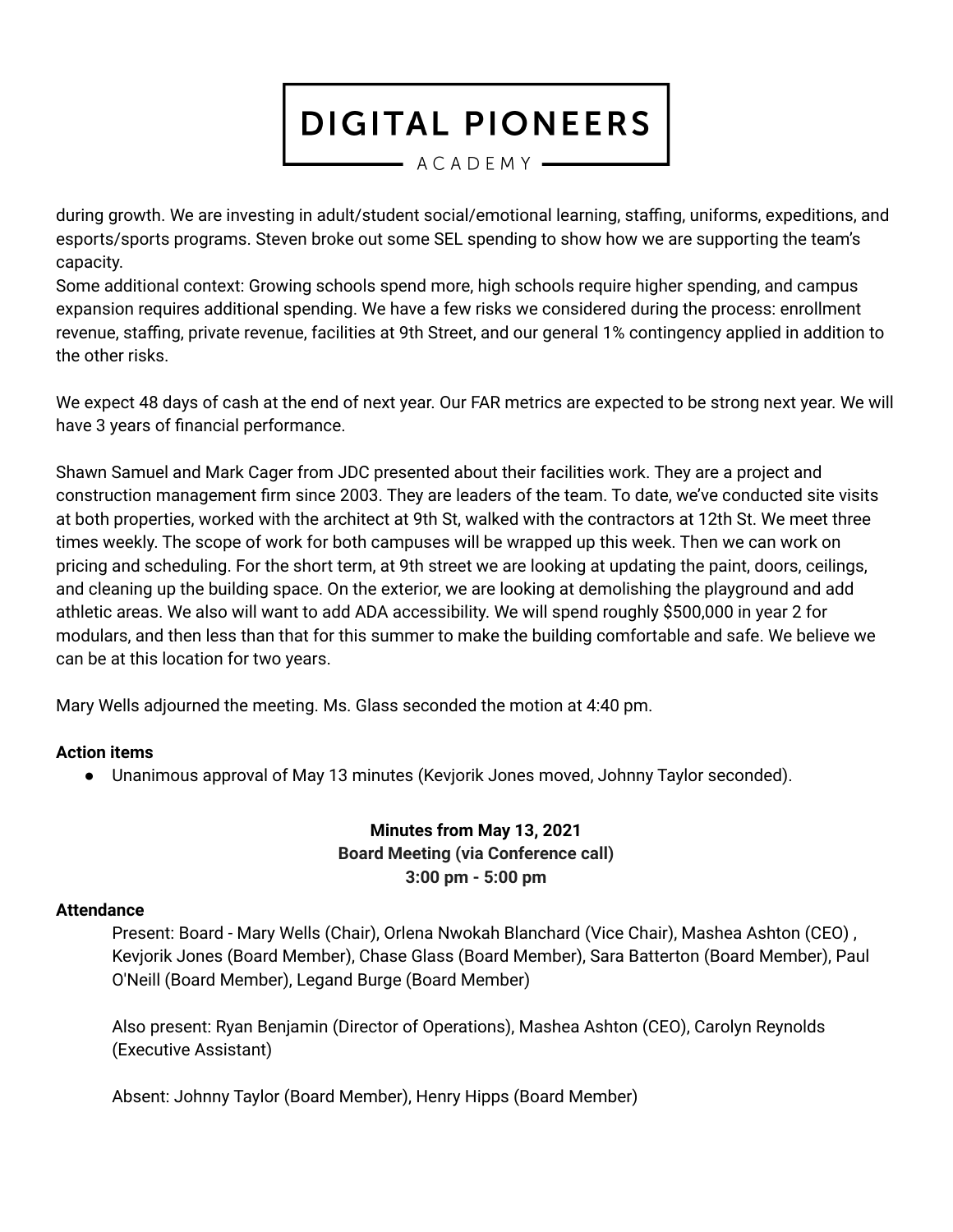$-$  ACADEMY  $-$ 

#### **CEO Update**

Ms. Ashton called the meeting to order. She then provided the following updates.

DPA is heavily recruiting 6th graders and is 100% fully enrolled for 7-9th and 75% fully enrolled for 6th grade. This includes community outreach, social media, paid ads, referral incentives, special events and elementary school outreach. Most of DPA's new recruits live in Ward 8. About 10 8th graders are going elsewhere for high school. Half were admitted to selective schools, while the other half want to be with other family members.

For teacher recruitment, DPA had over 800 applications with 160 advancing to DPA 101. This is an opportunity for an applicant to opt into DPA. About 30 people have advanced to sample lessons. DPA has 16 teaching positions and 5 non-teaching positions open. Almost 90% of current teachers were offered a position, and some are moving into leadership positions. DPA relies on direct outreach, social media, paid ads, career fairs, teacher town halls, and referral incentives.

DPA reopened for CARES classrooms on 5/3/21 with 38 scholars and 20 staff. Scholars feel welcome, but 6th graders have never been to middle school before. The KLR team is leading CARES classrooms. DPA is focused on screening, testing, social distancing, masks, and facilities improvements. DPA has a 100% testing program for all staff. Ms. Glass spoke of her daughter's enrollment in CARES classrooms, and she spoke of the high expectations for academic and health standards. Her daughter spoke about how she is enjoying being back.

DPA is in a strong financial position. DPA has 86 days cash on hand. The revenue forecast has increased by \$120,000 due to the reopening grant. Sarah and Kevjorik are working on negotiating with the landlord for a potential release of some rent due to ongoing renovations. The budget will be sent to the finance committee on June 3 and to the full board on June 9. It is due to PCSB on July 28.

Mary Wells adjourned the meeting. Ms. Glass seconded the motion at 4:19 pm.

#### **Action items**

● Unanimous approval of April 8 minutes (Mary Wells moved, Paul O'Neil seconded).

**Minutes from April 8, 2021 Board Meeting (via Conference call) 10:00 am - 12:00 pm**

**Attendance**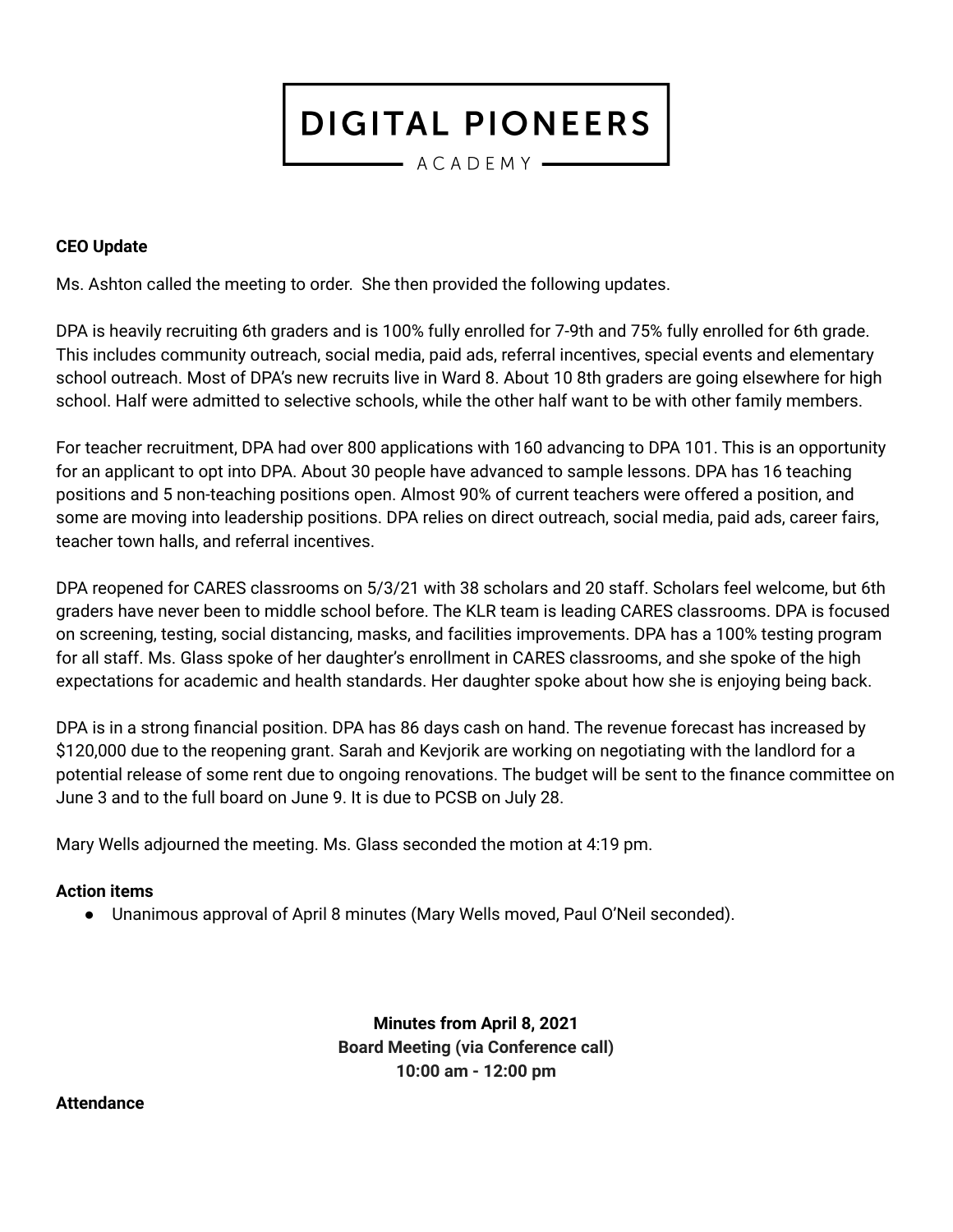- ACADEMY -

Present: Board - Mary Wells (Chair), Orlena Nwokah Blanchard (Vice Chair), Mashea Ashton (CEO) , Kevjorik Jones (Board Member), Henry Hipps (Board Member), Chase Glass (Board Member), Sara Batterton (Board Member), Paul O'Neill (Board Member), Legend Burge (Board Member)

Also present: Ryan Benjamin (Director of Operations), Mashea Ashton (CEO), Steven Sheffield (Ed-Ops), Carolyn Reynolds (Executive Assistant)

Absent: Johnny Taylor (Board Member)

## **CEO Update**

Ms. Ashton called the meeting to order. She then provided the following updates. Digital Pioneers has prioritized safety for students, staff and families, and DPA wants to follow city guidelines. DPA is aiming to reopen on May 3, 2021. DPA staff shared this with families and will have an additional meeting tonight to discuss more details. DPA is preparing for as many as 120 students but estimates about 50-60. There are some concerns from families about coming back due to high-risk scholars or family members. Over 70% of the staff has been partially or fully vaccinated.

Digital Pioneers has made many improvements to the building, including: touchless sinks, toilets and water bottles; installation of air troffers, costing \$118,000; and portable air purifiers. DPA has notified the property manager of these improvements and has requested some rent credits from the landlord. The board can be helpful in this ask.

Digital Pioneers is also doing some extensive renovations this summer, totaling about \$348,000. DPA is adding bathrooms on the second floor. DPA is also creating clerestories in some of the classrooms that do not have any natural light, costing about \$40,000. DPA can use a variety of funds, including federal and local grants.

The enrollment process has begun, and Digital Pioneers is on track to meet its goals. DPA is sending offer letters in a few days and will hire for about 20 new positions for middle and high school. DPA's attendance was 94% for Quarter 3, and learning loss has not been as much as expected. Over 80% of families believe DPA is moving in the right direction, and 84% have said they wish to return to DPA. Over 96% of staff believe DPA is moving in the right direction. DPA is focused on increasing student engagement in a remote setting. Digital Pioneers is working on programs for high-dosage tutoring during the summer, and thinking about partnerships for athletic programs.

DPA can connect with Ward 6 Mutual Aid to help families get vaccinated.

### **Finance Updates**

Cash on 6/30/21 is forecast to be \$1.71 million, which is 75 days of cash on hand and \$351,000 over budget. Facilities improvements will be higher than expected. Some staff roles will not be filled, resulting in savings.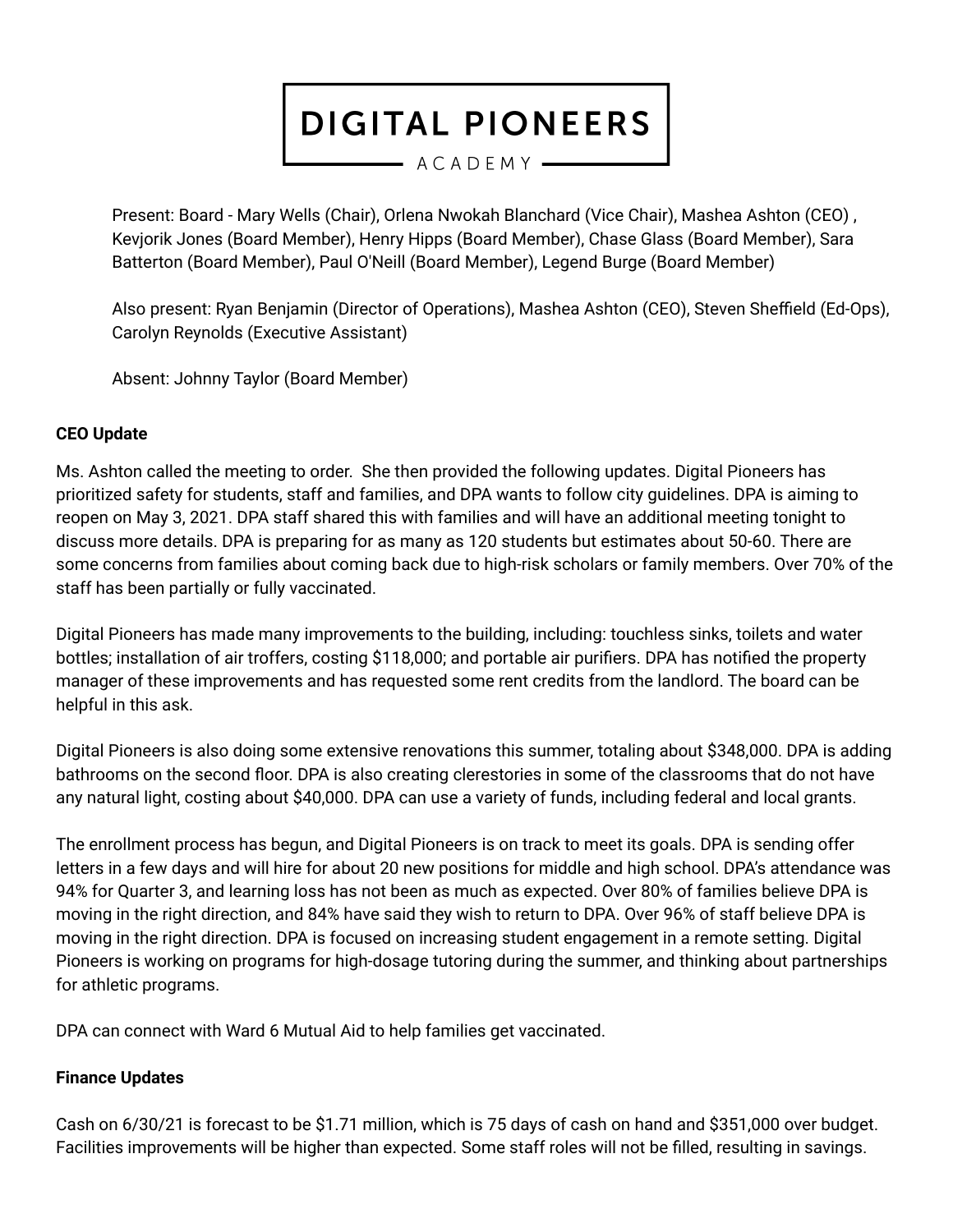- ACADEMY --

Digital Pioneers has had strong fundraising this year and will receive a series of federal grants.

#### **Action items**

- Unanimous approval of January 14 and February 1 Minutes (Mary Wells moved, Kevjorik Jones seconds)
- Unanimous approval of Air Quality Proposal at \$118,000 and projection of MCN work at \$348,000 (Kevjorik Jones moved, Orlena Nwokah Blanchard seconds)

## **Minutes from February 1, 2021**

## **Finance Committee Call Board Meeting (via Video Conference) 3-4pm EST**

### **Attendance**

Present: Board - Mary Wells (Chair), Sara Batterton (Treasurer), Mashea Ashton (CEO) , Kevjorik Jones (Board Member)

Also present: Steven Sheffield (Ed-Ops)

#### **Finance Committee Update**

Ms. Ashton first updated the board on the audit for next year. Ms. Ashton shared that Kendall, Prebola & Jones are on the DCPS approved audit list and have been strong partners with DPA since our founding. The board discussed the pros and cons of continuing with the same audit firm. The board agreed that annually reviewing the audit firm and changing audit firms every three to five years is a best practice. After a brief discussion, the finance committee took action.

#### **Action items**

● Unanimous approval of the audit firm Kendall, Prebola, & Jones For FY20-21.

Ms. Ashton provided an update on moving forward with M &T Insurance Agency. After a brief discussion, the board wanted to confirm we have all the appropriate insurance in place.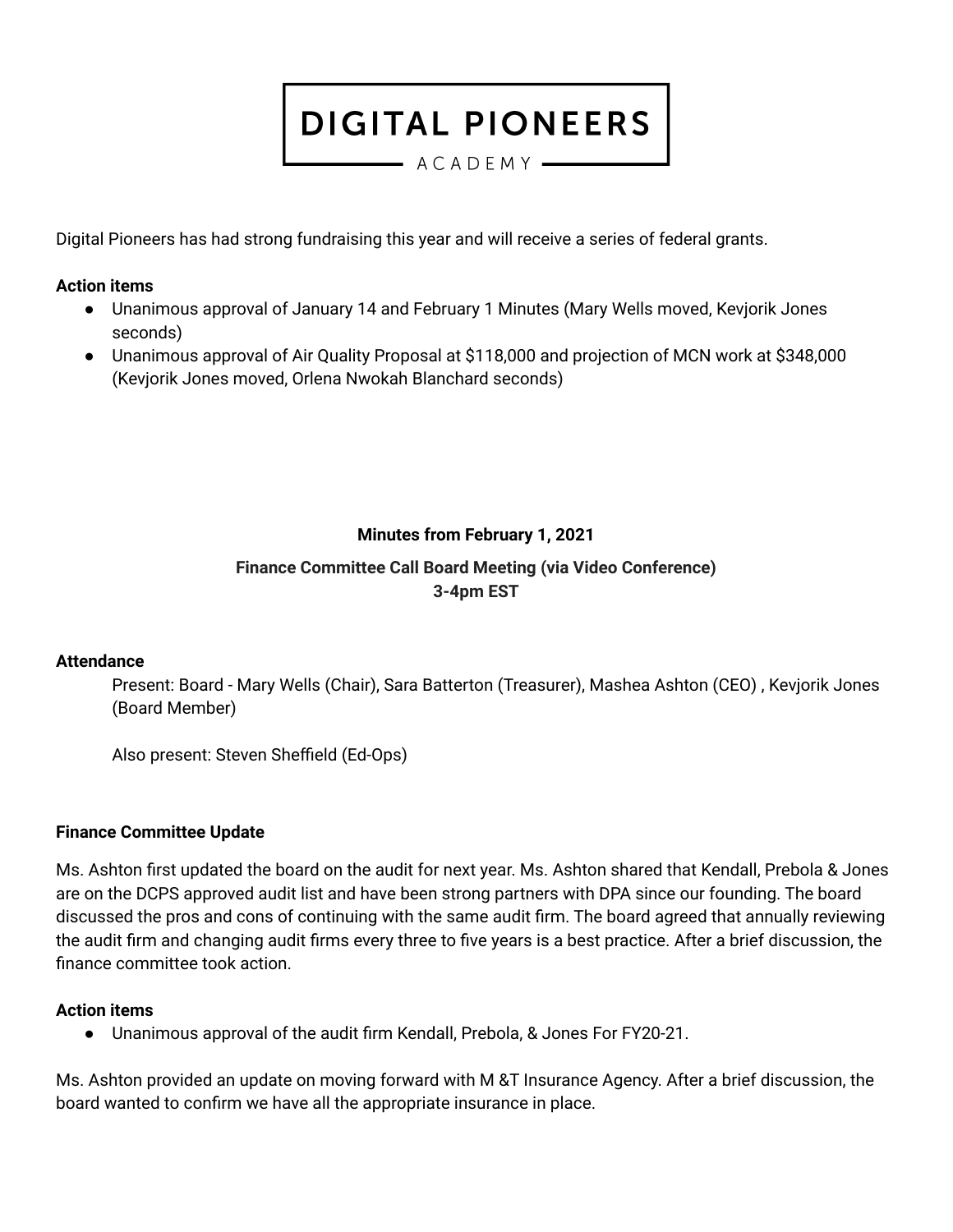- ACADEMY -

Mr. Sheffield presented on DPA Finances for February. Mr. Sheffield noted that DPA finances have not changed much since the last presentation. Mr. Sheffield alerted the board that DPA should expect a doubling in Carer Act II funding from the federal government to support Re-opening. There was a brief discussion related to how the federal resources could be leveraged to support opening and to be cautious about using the funding for staff positions that could not be sustained when the federal resources were not continued. The Committee discussed pros and cons of securing low interest loans to support the facilities Covid readiness work that is needed. The Committee agreed to pursue all options and further discuss during the SY21-22 Budget process.

Ms. Ashton provided an update on DPA facilities and potential renovation costs related to Covid readiness, short term renovation work needed at 70912th Street and 4025 Wahler place. The Committee discussed short term and long term options for facilities. Ms. Ashton discussed the long term goal of being housed under one building for the high school expansion which would allow 6th - 12th grade scholars to be in one building.

## **Minutes from February 1, 2021**

### **Called Meeting of the Board of Directors Board Meeting (via Conference call) 8:00 am - 8:30 am**

### **Attendance**

Present: Board - Mary Wells (Chair), Sara Batterton (Treasurer), Mashea Ashton (CEO) , Kevjorik Jones (Board Member), Henry Hipps (Board Member), Paul O'Neill (Board Member), Chase Glass (Board Member), Johnny Taylor (Board Member), Orlena Nwokah Blanchard (Vice Chair)

Also present: Jerry Levin (DPA lawyer), Alex Shaw (Levelfield), and Jimmy Henderson (Levelfield)

### **CEO Update**

Ms. Ashton first updated the board on the final terms of the facilities lease with the Baptist Convention. Jerry Levin, legal council for DPA, provided an update on the potential risks of the lease. Lastly, DPA's facilities partners Alex Shawe and Jimmy Henderson, provided an update on the sixty day review period, the short term, and long term options for the lease. The board discussed the conditions of the lease, as well as their questions and concerns.

### **Action items**

● Unanimous approval of the lease proposal for 4025 9th St. SE, Washington, DC to locate DPA's rising sixth grade scholars.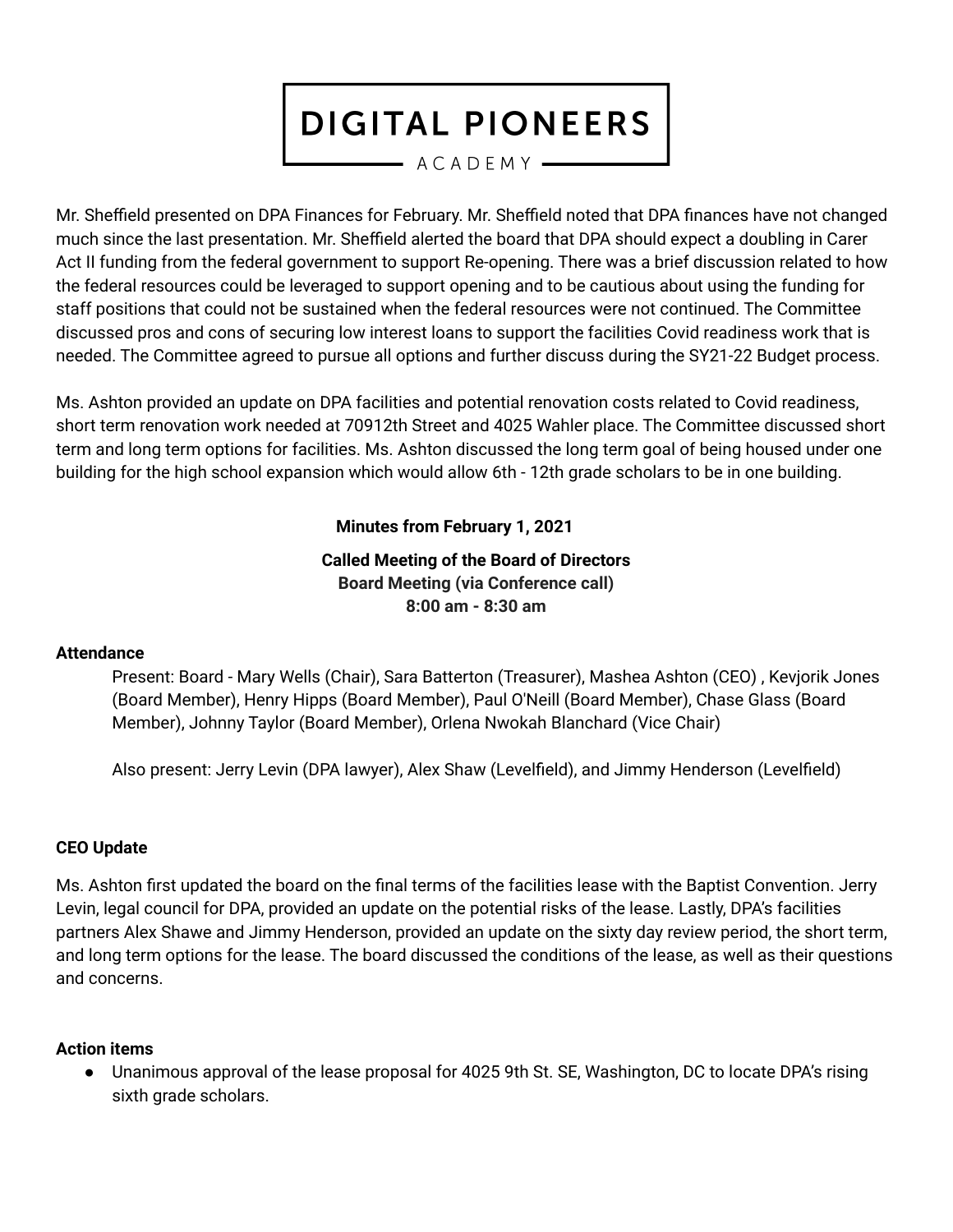#### $-$  ACADEMY  $-$

### **Minutes from January 14th, 2021**

**Board Meeting (via Conference call) 5:15-5:45pm EST**

#### **Attendance**

Present: Board - Mary Wells (Chair), Orlena Nwokah Blanchard (Vice Chair), Mashea Ashton (CEO) , Kevjorik Jones (Board Member), Henry Hipps (Board Member), Chase Glass (Board Member)

Also present: Kate Tynan (Executive Assistant), Mashea Ashton (CEO), Alex Shawe (Level Field), Jimmy Henderson (Level Field), Gil Perkins (Ed-Ops), Steven Sheffield (Ed-Ops)

Absent: Paul O'Neill (Board Member), Sara Batterton (Treasurer), Johnny Taylor (Board Member)

#### **CEO Update**

Ms. Ashton and the board welcome Ms. Glass. She then provided the following updates. Digital Pioneers will not be returning to school in person until at least March 1st due to the ongoing pandemic. The schedule was also recently revised based on scholar/family responses to our Q1 survey. 80% of parents believe DPA is on the right track and are satisfied. 75% of parents say that we are exceeding expectations for remote learning. Parent/teacher/scholar relationships are also strong and have driven success this year. DPA needs to continue to grow in serving students with disabilities, creating opportunities for socialization and balancing screen time throughout the day to avoid Zoom fatigue.

Ms. Ashton shared an update that a Letter of Intent has been signed for a facility for one year. For finance, Ms. Ashton shared the year-end forecast of 82 days of cash on hand.

Ms. Ashton also shared that she will meet with Orlena Nwokah Blanchard and Chase Glass to discuss a second parent board member.

#### **Action items**

Unanimous approval of November/December minutes (Mary Wells moved, Orlena Nwokah Blanchard seconds)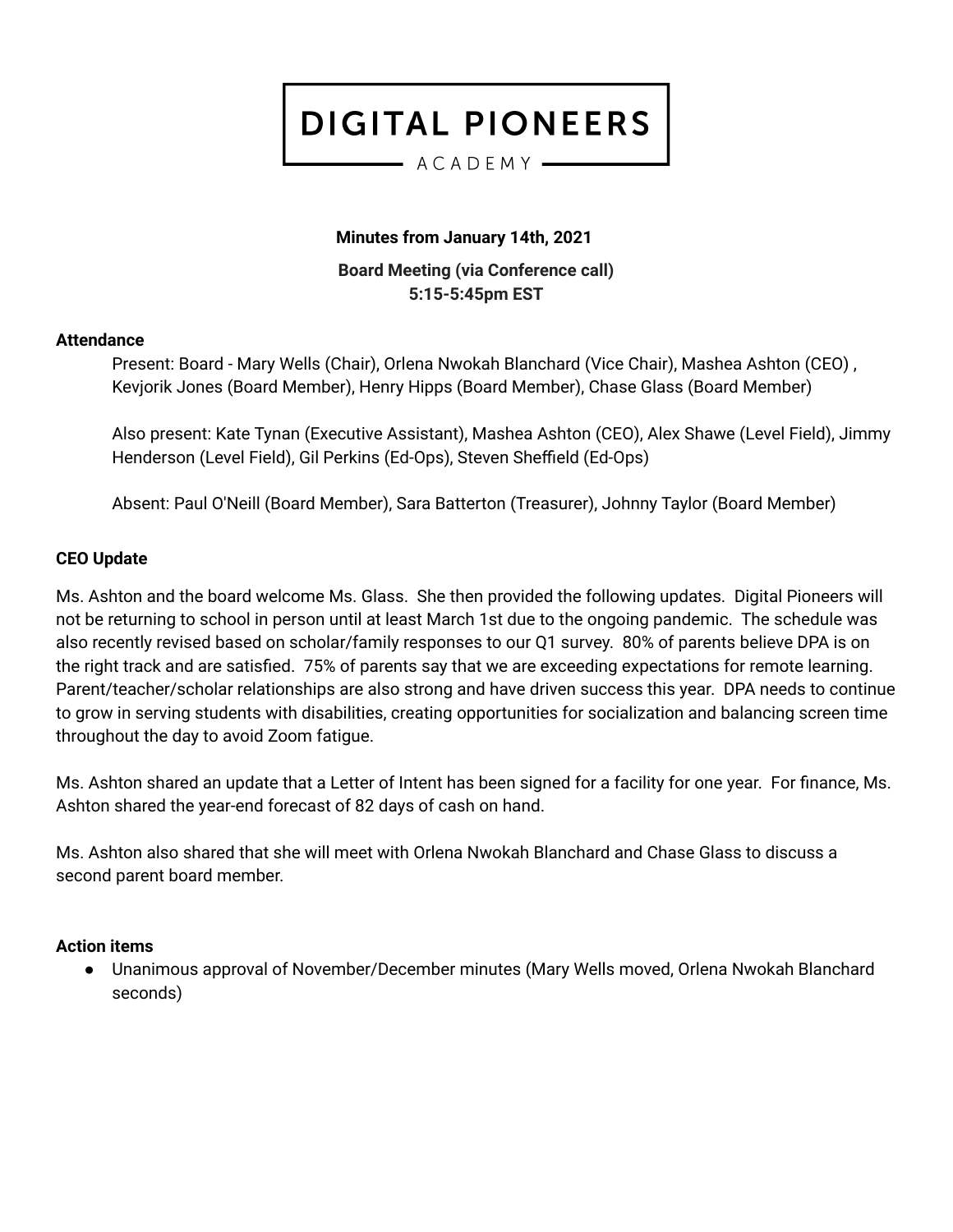#### $-$  ACADEMY  $-$

### **Minutes from December 8, 2020**

**Board Meeting (via Conference call) 5:15-5:45pm EST**

#### **Attendance**

Present: Board - Mary Wells (Chair), Orlena Nwokah Blanchard (Vice Chair), Sara Batterton (Treasurer), Mashea Ashton (Secretary), Kevjorik Jones (Board Member), Henry Hipps (Board Member), Johnny Taylor (Board Member)

Also present: Kate Tynan (Executive Assistant), Mashea Ashton (CEO) Absent: Paul O'Neill (Board Member)

### **High School Update**

Hearing is Thursday at 5pm, ahead of EdFest (student recruitment) on Saturday. Board is recommending against approval, but we still have a chance. We need four votes and we have a strong three with a possible two. We have LOI from 111 families. We have five letters of support from major donors. We are trying to get our families and scholars to sign up for public comment and attend the meeting to show support/demand. Working on a LOI for 9th street location facility. Middle school would go to 9th street, HS kids would be in the current facility. We are working on financial analysis to ensure everything is financially feasible short and long term.

### **Action items**

- Unanimous approval of Financial Audit (Paul O'Neil moved, Johnny Taylor seconds)
- Unanimous approval of Chase Glass as Parent Board Representative (Orlena Nwokah Blanchard moved, Mary Wells seconds)
- Meeting adjourned at 4:51pm.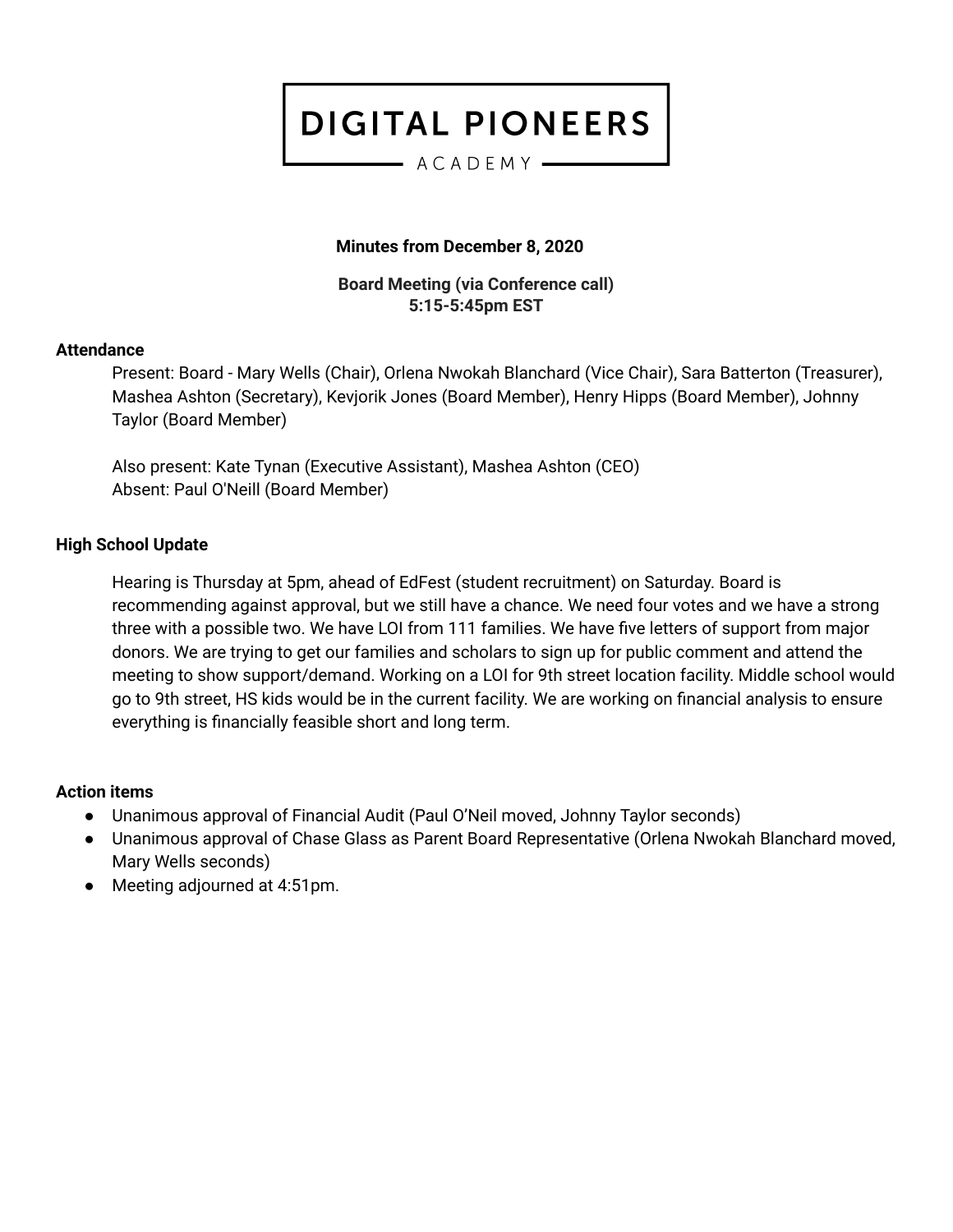$-$  ACADEMY  $-$ 

**Minutes from November 18, 2020 Board Meeting (via Conference call) 3:00 - 5:00pm EST**

#### **Attendance**

Present: Board - Mary Wells (Chair), Orlena Nwokah Blanchard (Vice Chair), Sara Batterton (Treasurer), Mashea Ashton (Secretary), Kevjorik Jones (Board Member), Henry Hipps (Board Member), Paul O'Neil, Legand Burge (Board member)

Also present: Lam Nguyen (Executive Assistant), Kate Tynan (Special Assistant), Alexis Brown (DCI), Josh Boots (Empower K12), Gilbert Perkins (Ed-Ops), Steven Sheffield (Ed-Ops)

Absent: Johnny Taylor (Board Member)

#### **CEO Update**

Josh Boots from Empower K12 came to walk us through their DPA performance report and recent academic data. Highlighted PMF estimates, Points Proficient Above expectations, and Ward 7 middle school comparisons. Noted that COVID-19 affected the normal assessment data points, particularly Fall 20-21 MAP data. The "COVID slide" at DPA was not as strong as similar schools, however. DPA must continue improving approach this year and into the recovery. DPA must close gaps among non-readers. SPED achievement is a bright spot.

The board also reviewed June financial materials. Net impact of enrollment shortfall is \$115k. DPA will bring in 1.2M in fundraising this year. Savings in salaries/benefits from staff restructuring is forecast at more than \$800k. Additional federal revenue is forecast at \$155k more than budgeted. DPA will end FY21 with 85 days of cash on hand (\$2M).

High school update: looks like we are poised to get approval from DCPCSB. Mashea showed map of facility options we are pursuing.

Discussed covid reopening updates, city announcements, part time in-person instruction potential for February. Parents are 50/50 on going back to classrooms.

#### **Action Items**

- Unanimous approval of October minutes (Lee moved, Mary seconds)
- Meeting adjourned at 4:38pm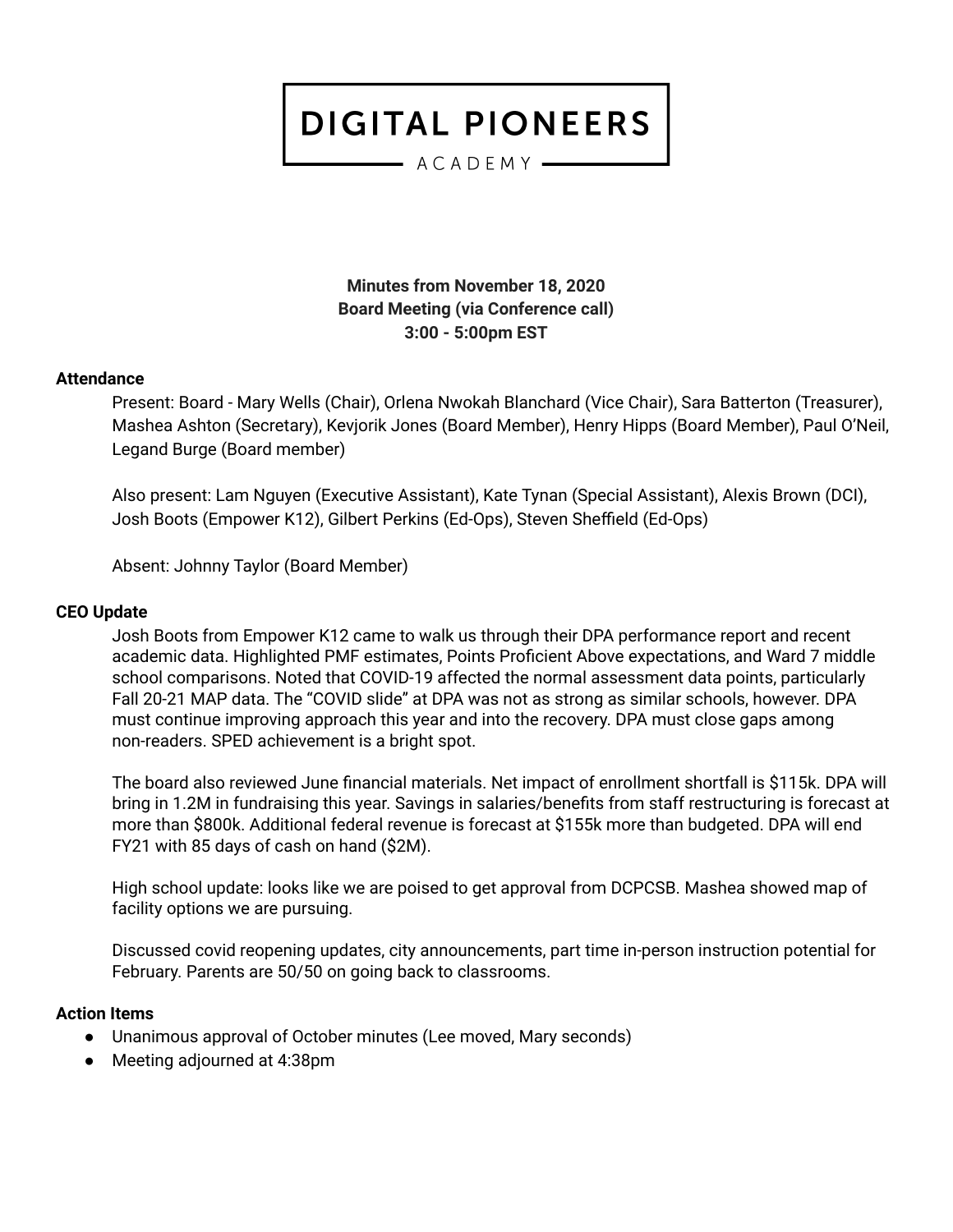- ACADEMY -

**Minutes from October 8, 2020 Meeting Board Meeting (via Conference call) 3:00 - 5:00pm EST**

#### **Attendance**

Present: Board - Mary Wells (Chair), Orlena Nwokah Blanchard (Vice Chair), Sara Batterton (Treasurer), Mashea Ashton (Secretary), Kevjorik Jones (Board Member), Henry Hipps (Board Member)

Also present: Alexis Brown (Director of Operations), Lam Nguyen (Executive Assistant), Rhonda Henderson (Ed Ops), Steven Sheffield (Ed Ops), Chase Glass (DPA Parent), Julia Pergola (DPA Parent)

Absent: Johnny Taylor (Board Member), Paul O'Neill (Board Member)

#### **CEO Update**

Ms. Glass and Ms. Pergola commenced the meeting by sharing their experiences with enrolling their scholars in DPA. Ms. Pergola highlighted her scholar's recent enrollment in DPA's partnership with Washington Leadership Academy to offer Algebra courses to DPA scholars, raising the possibility of more course offerings from high school partners in the future. Ms. Glass shared updates on the launch of DPA's parent action committee and their initial goals of advocating for DPA High School. Ms. Ashton provided additional updates on final enrollment numbers of 338 scholars, year-to-date attendance success of 96% daily attendance, DPA's commitment to parent engagement with 99% of digital home visits completed, and DPA having met its hiring goals. Ms. Ashton also shared the high school founding team's preparation progress for the public hearing in November, as well as updates on two promising facilities options that will viably house both middle and high schools.

The finance committee was unable to convene prior to the board meeting so review of DPA financials was tabled for the next board meeting.

#### **Action Items**

Unanimous approval of August minutes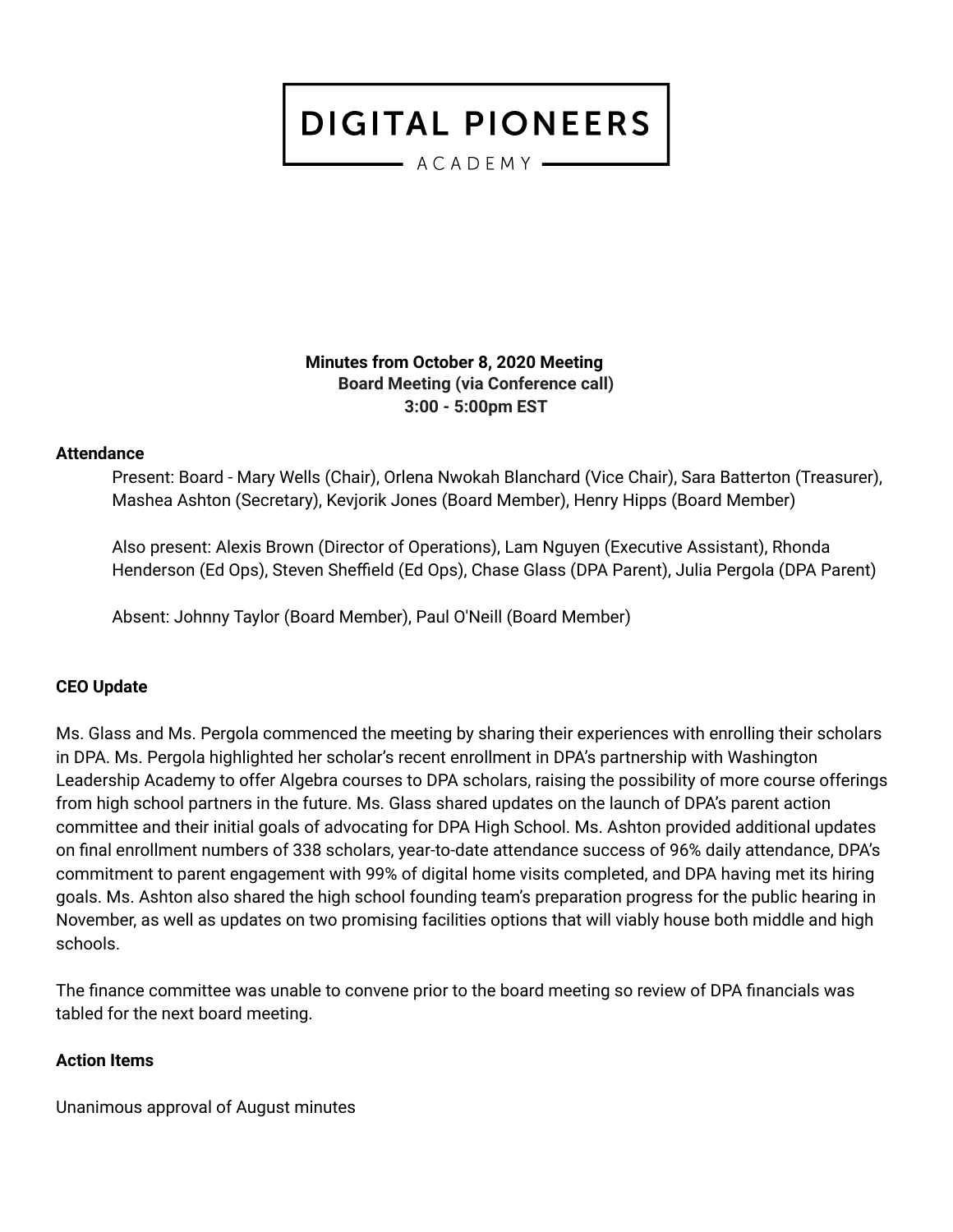— ACADEMY —

**Minutes from September 15, 2020 Meeting**

**Board Meeting (via Conference call) 8:00-9:00pm EST**

#### **Attendance**

Present: Board - Mary Wells (Chair), Sara Batterton (Treasurer), Mashea Ashton (Secretary), Kevjorik Jones (Board Member), Henry Hipps (Board Member)

Also present: Lam Nguyen (Executive Assistant)

Absent: Orlena Nwokah Blanchard (Board Vice Chair), Johnny Taylor (Board Member), Paul O'Neill (Board Member)

### **CEO Update**

Ms. Ashton provided updates on high school planning and the application process. Ms. Ashton shared the academic, socio-emotional, and social/cultural aspects of the high school, including academic benchmarks and goals, opportunities for internships and community-based projects, and key initiatives to support 100% of scholars to get to and through college and/or career (presentation materials attached). In the update, Ms. Ashton also shared the primary takeaways with conversations with the entire 8th grade class for their feedback and suggestions on what the high school should include. In short, 8th grade scholars envision a high school that includes diverse and enriching course offerings and extracurriculars, opportunities to step develop skills of ownership and independence, and continuing the extensive relationship-building with their teachers and peers.

The Board of Directors, having read the application, discussed feedback and recommendations of their own for DPA High School. The board expressed confidence in the proposed budget model and its conservative approach, and suggested additional ways to structure staffing and scholar enrollment to ensure that our budget can provide for the ideal class sizes and teacher:student ratios. The board additionally expressed strong support for the rich curriculum and discussed further ways to structure the curriculum to meet the ambitious, necessary, and achievable goals outlined in the application.

### **Action Items**

Motion to approve the submission of application for DPA High School - Sara Batterton Second - Henry Hipps.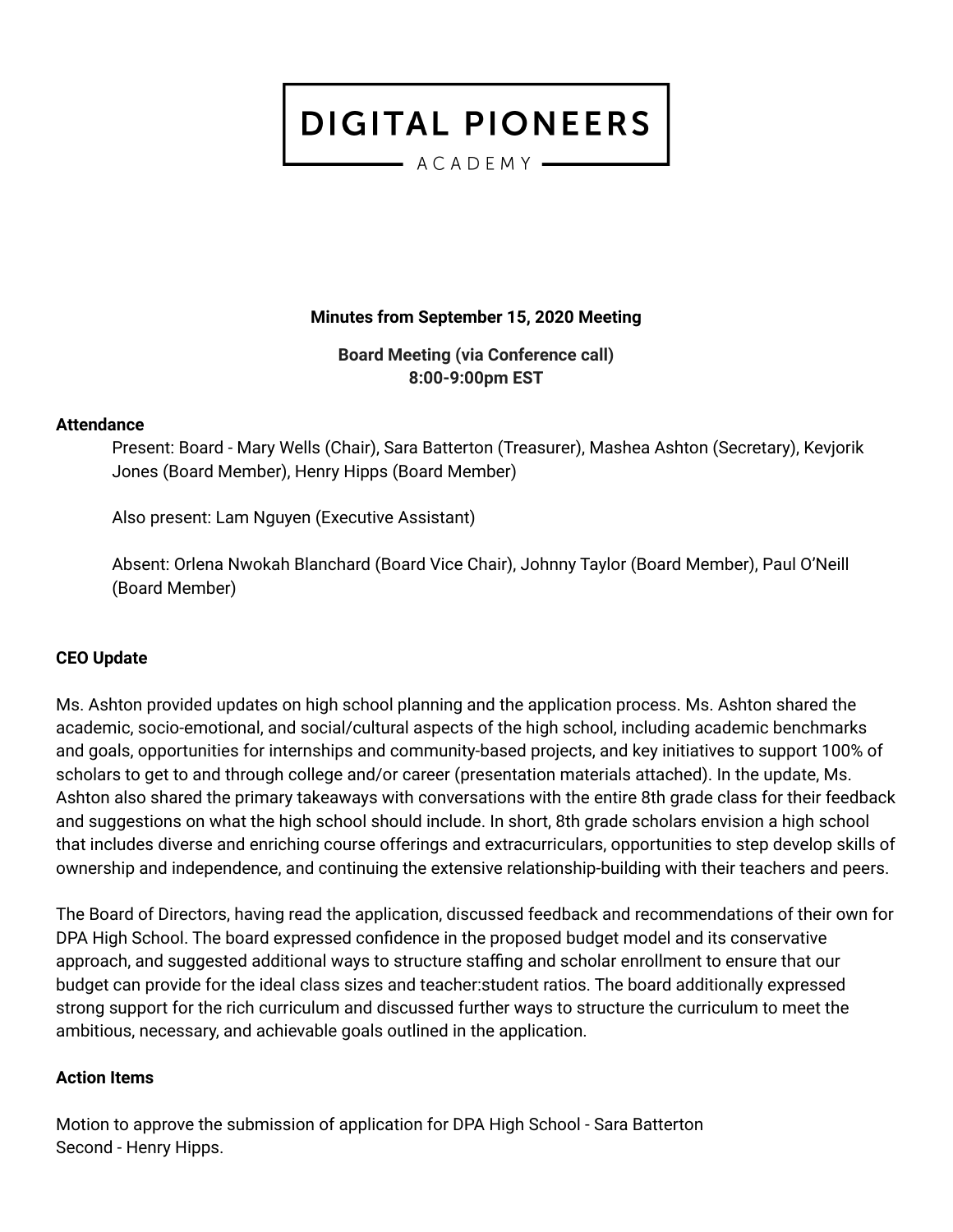$-$  ACADEMY  $-$ 

Yes - Mary Wells, Sara Batterton, Dr. Legand Burge, Henry Hipps, Kevjorik Jones

## **Minutes from August 27, 2020 Meeting**

**Board Meeting (via Conference call) 3:00 - 5:00pm EST**

#### **Attendance**

Present: Board - Mary Wells (Chair), Orlena Nwokah Blanchard (Vice Chair), Sara Batterton (Treasurer), Mashea Ashton (Secretary), Paul O'Neill (Board Member), Kevjorik Jones (Board Member), Henry Hipps (Board Member)

Also present: Alexis Brown (Director of Operations), Lam Nguyen (Executive Assistant), Rhonda Henderson (Ed Ops), Steven Sheffield (Ed Ops)

Absent: Johnny Taylor (Board Member)

#### **CEO Update**

Ms. Ashton provided updates on hiring, scholar recruitment projections and contingency budget plans to account for recruitment gaps, updates on the high school expansion application, and the plan to secure a new facility. Additional updates included the status of DPA's Summer Institute, a 3 week program to prepare our 47 staff members for the academic year. DPA has prepared the team to be as ready for the new school year as possible, as well as touching base with every DPA scholar and family to discuss expectations and home challenges. In terms of the high school application, board members were assured that the application is on track to be completed with high quality prior to the September 17 deadline.

The board also reviewed June financial materials. In short, DPA ended the previous fiscal year at a strong point and continued to adjust staffing roles to meet the needs of remote school.

#### **Action Items**

Unanimous approval of July minutes Unanimous approval of FY21 Budget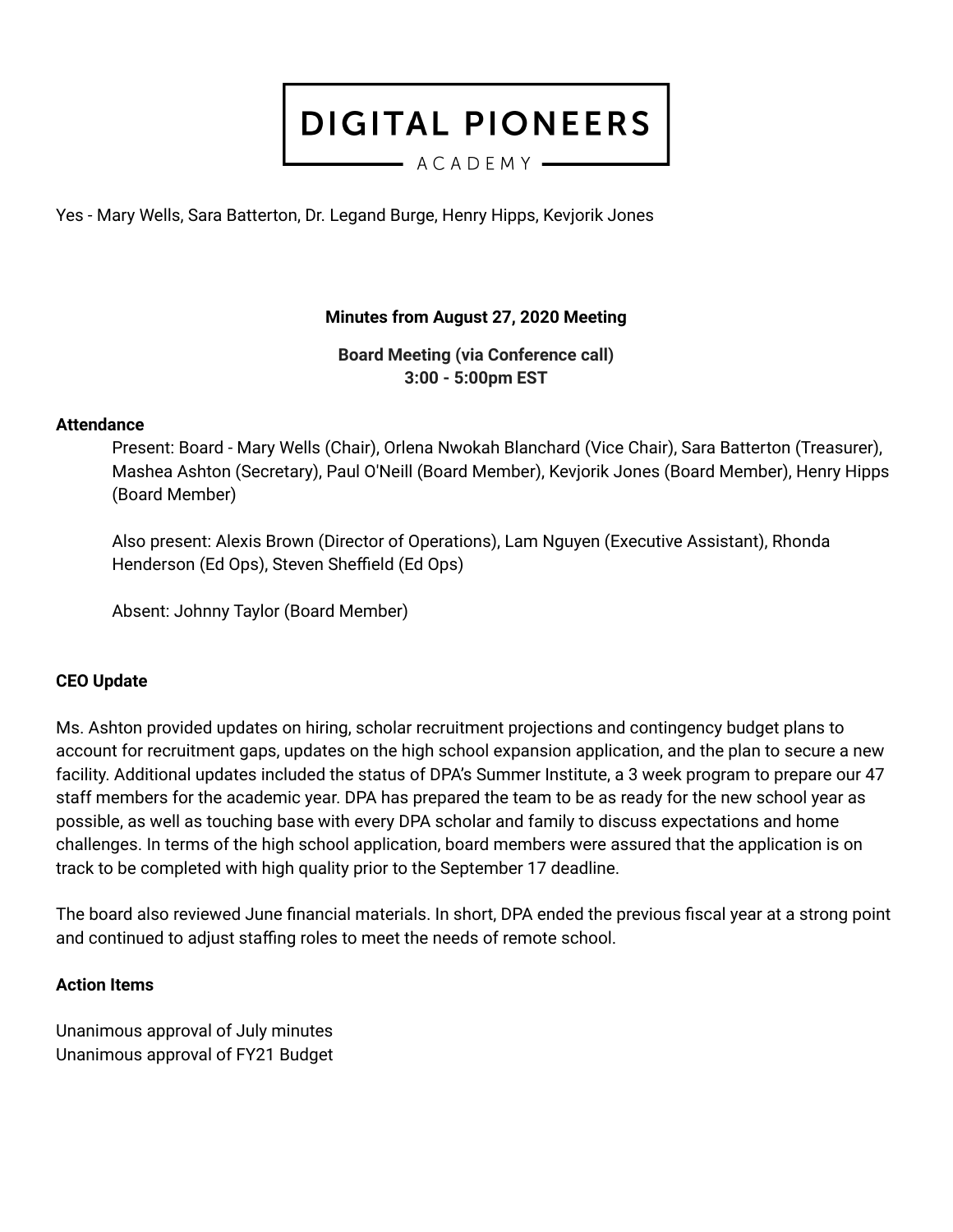#### $-$  ACADEMY  $-$

### **Minutes from July 16, 2020 Meeting**

**Board Meeting (via Conference call) 3:00 - 5:00pm EST**

#### **Attendance**

Present: Board - Mary Wells (Chair), Orlena Nwokah Blanchard (Vice Chair), Sara Batterton (Treasurer), Mashea Ashton (Secretary), Paul O'Neill (Board Member), Johnny Taylor (Board Member), Kevjorik Jones (Board Member)

Also present: Alexis Brown (Director of Operations), Lam Nguyen (Executive Assistant), Rhonda Henderson (Ed Ops), Steven Sheffield (Ed Ops), Shelley Hughes (Ed Ops)

Absent: Dr. Legand Burge (Board Member), Henry Hipps (Board Member)

#### **CEO Update**

Ms. Ashton provided updates on hiring, scholar recruitment and strategies to complete recruitment goals, plans to expand DPA into a high school with an application due to the DCPCSB in September, leadership promotions, and summer academy progress. Additional updates include DPA's plan for Fall 2020, which entail having each grade of scholars be in-person for 1 day a week and remote for 4 days a week, with an evaluation every 6 weeks to decide if more in-person learning is feasible. The board was assured that these plans align well with guidance from city and health officials, as well as plans from schools across DC. DPA had much early success with remote learning, and depending on what Mayor Bowser decides will be the course of DC schools, DPA will be able to accommodate both a fully virtual schedule and a gradual transition to in-person learning. The board offered insightful discussion into whether our plan was best for our scholars and ultimately expressed support for the plan as is.

The board also reviewed the proposed FY21 budget. The main points of discussion included DPA's long-term philanthropic goals and strategies, as well as considering rent elevations in the coming years. The board expressed support for how DPA will leverage fundraising as supplemental support as it plans to scale to more schools, as well as confidence in DPA's ability to account for future rent elevations.

#### **Action Items**

Unanimous approval of June minutes Unanimous approval of FY21 Budget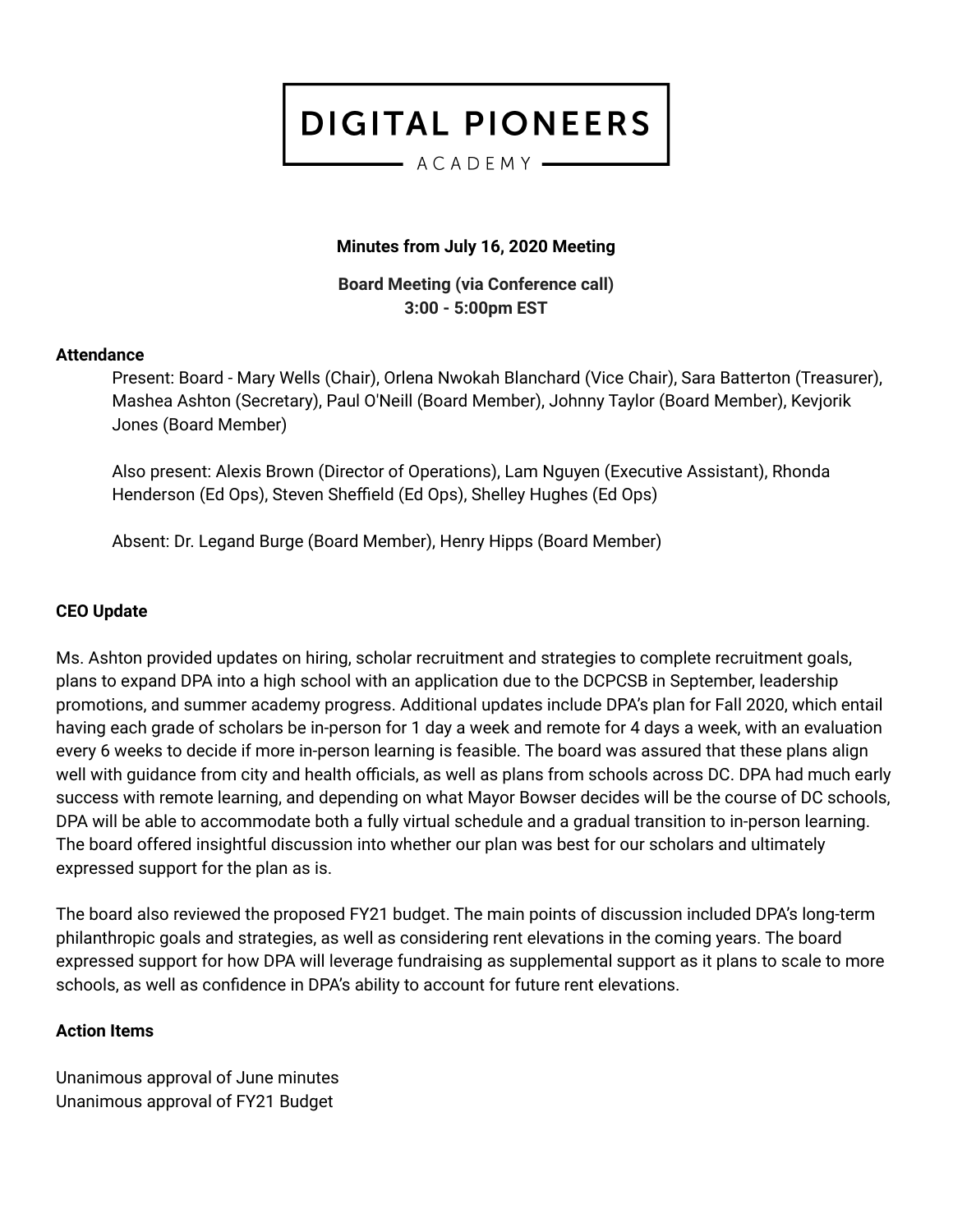$-$  ACADEMY  $-$ 

## **Minutes from June 11, 2020 Meeting**

**Board Meeting (via Conference call) 3:00 - 5:00pm est**

#### **Attendance**

Present: Board - Mary Wells (Chair), Orlena Nwokah Blanchard (Vice Chair), Sara Batterton (Treasurer), Mashea Ashton (Secretary), Dr. Legand Burge (Board Member), Henry Hipps (Board Member), Paul O'Neill (Board Member), Johnny Taylor (Board Member)

Also present: Alexis Brown (Director of Operations), Lam Nguyen (Executive Assistant), Rhonda Henderson (Ed Ops), Steven Sheffield (Ed Ops), Dennis Perkins (CIVITAS), Anthony King (CIVITAS)

### **CEO Update**

Ms. Ashton provided updates on annual achievement, operational/financial, and staff/student/family satisfaction goals for SY19-20. The transition to remote learning altered academic goals, but final exam data demonstrates scholar growth in reading performance and effort in math. Prior to remote learning, DPA was tracking at 92% attendance, meeting the attendance goal. In remote learning, attendance was 81%, bringing annual attendance to approximately 86%, which was strong in the context of remote learning. Re-enrollment, parent satisfaction, and scholar satisfaction goals were met with 94% re-enrollment, Panorama data, and parent surveys indicating strong satisfaction. DPA exceeded fundraising and financial goals - the remaining operational goal to meet is 6th grade enrollment, which DPA is awaiting incoming data to create a strategy across the summer to enroll 30 more students. Surveys demonstrate that returning staff feel supported and well-resourced to support scholar learning. DPA is 55% hired and has invested resources and goals across the summer to be adequately prepared to open next year. To prepare for Year 3, DPA leadership and the finance committee are finalizing the budget with multiple re-opening scenarios in mind to be approved from the board and the DCPCSB.

The Board also considered factors and questions to expand DPA to a high school. CIVITAS, DPA's facilities partner, joined the meeting to propose a RFP and strategy for acquiring a Ward 7 facility by 2023. No action required or taken at this time regarding high school expansion and facilities acquisition.

### **Action Items**

Unanimous approval of April minutes Unanimous approval of Kevjorik Jones joining DPA board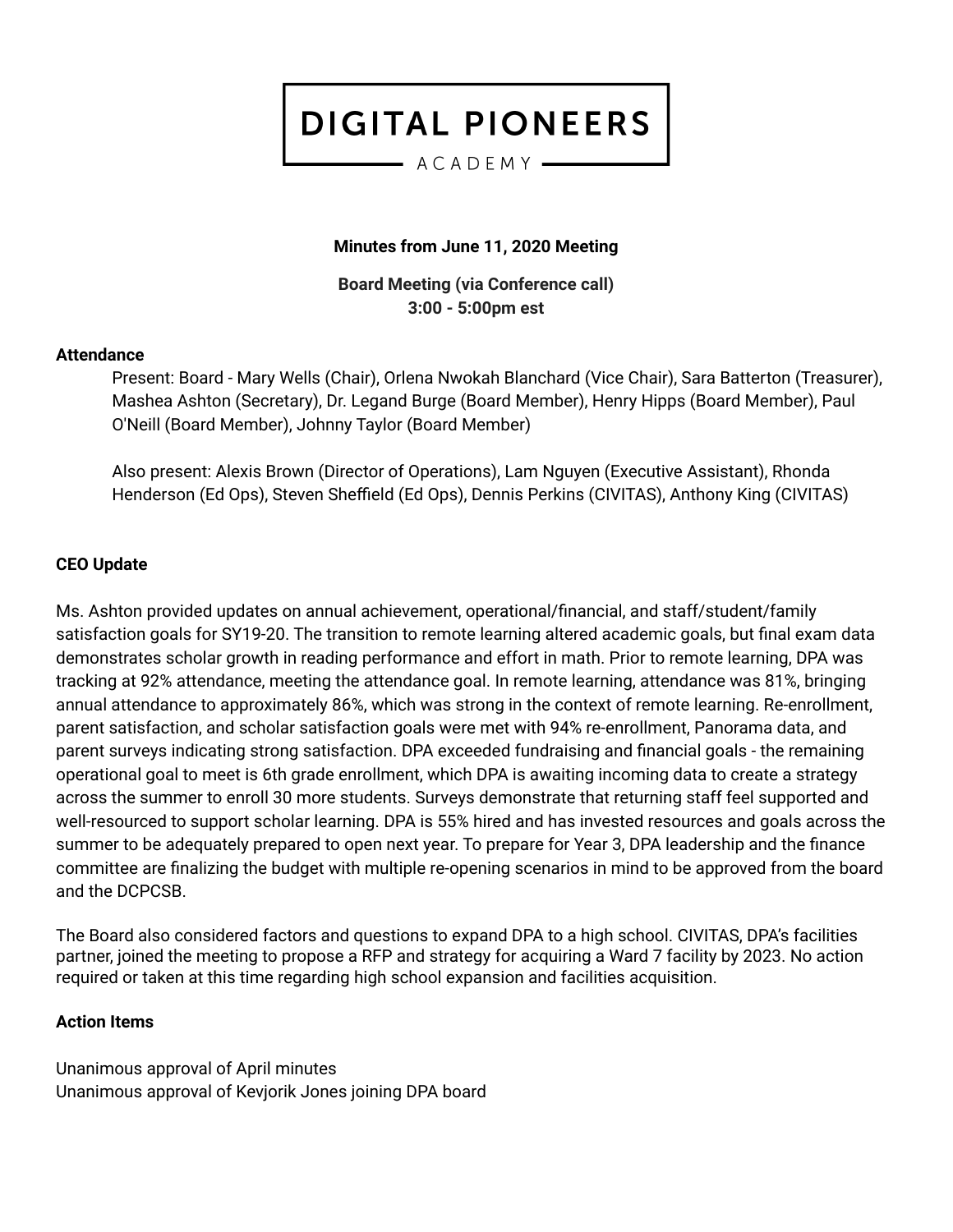#### $-$  ACADEMY  $-$

## **Minutes from April 30, 2020 Meeting**

**Board Meeting (via Conference call) 3:00 - 5:00pm est**

#### **Attendance**

Present: Board - Mary Wells (Chair), Orlena Nwokah Blanchard (Vice Chair), Sara Batterton (Treasurer), Mashea Ashton (Secretary), Dr. Legand Burge (Board Member), Henry Hipps (Board Member), Paul O'Neill (Board Member), Johnny Taylor (Board Member)

Also present: Alexis Brown (Director of Operations), Shelly Hughes (Ed Ops), Rhonda Henderson (Ed Ops), Steven Sheffield (Ed Ops)

### **CEO Update**

Ms. Ashton provided the following updates. The current enrollment status for the incoming 6th grade class includes 60 matched students, with the goal being 120 total matched students. DPA expects these numbers to increase because of school partners to drive more families and scholars to enroll in DPA. Given the strength of our remote model and an extended enrollment deadline, DPA is on track to meet enrollment goals. As of April 26, 61% of DPA families verbally confirmed that they will re-enroll. Trends for re-enrollment are typically backloaded, so we expect to meet our re-enrollment goals given our steadfast outreach and the extended enrollment deadline.

Ms. Ashton also provided an update on Remote School. DPA is closing in on 100% of scholars having internet access, and DPA is an exemplar in DC for device acquisition and distribution. Remote School has provided for extensive professional development, technology safety training, and hotlines and strategies for technology support. DPA followed DC's guidance for school closures and contracted with a consultant during the advanced spring break to design an online curriculum. DPA plans for closures extending well into next year, if not for the entire school year. There is widespread parent support for our model and full-day schedule and DPA will continue to roll out Computer Science and enrichment programming.

Ms. Ashton also provided a financial update. DPA expects to conclude the school year with 14 days of cash and is setting the goal of reaching 45 days of cash. DPA is preparing for a 1% decline in budget and is conservatively budget planning for SY21-22, which is when the largest budget cuts are expected to occur. DPA has applied a line of credit from Charter School Growth Fund, applied for PPP, and is well on track with fundraising goals. The final deadline for our budget process is July 1.

#### **Action Items**

None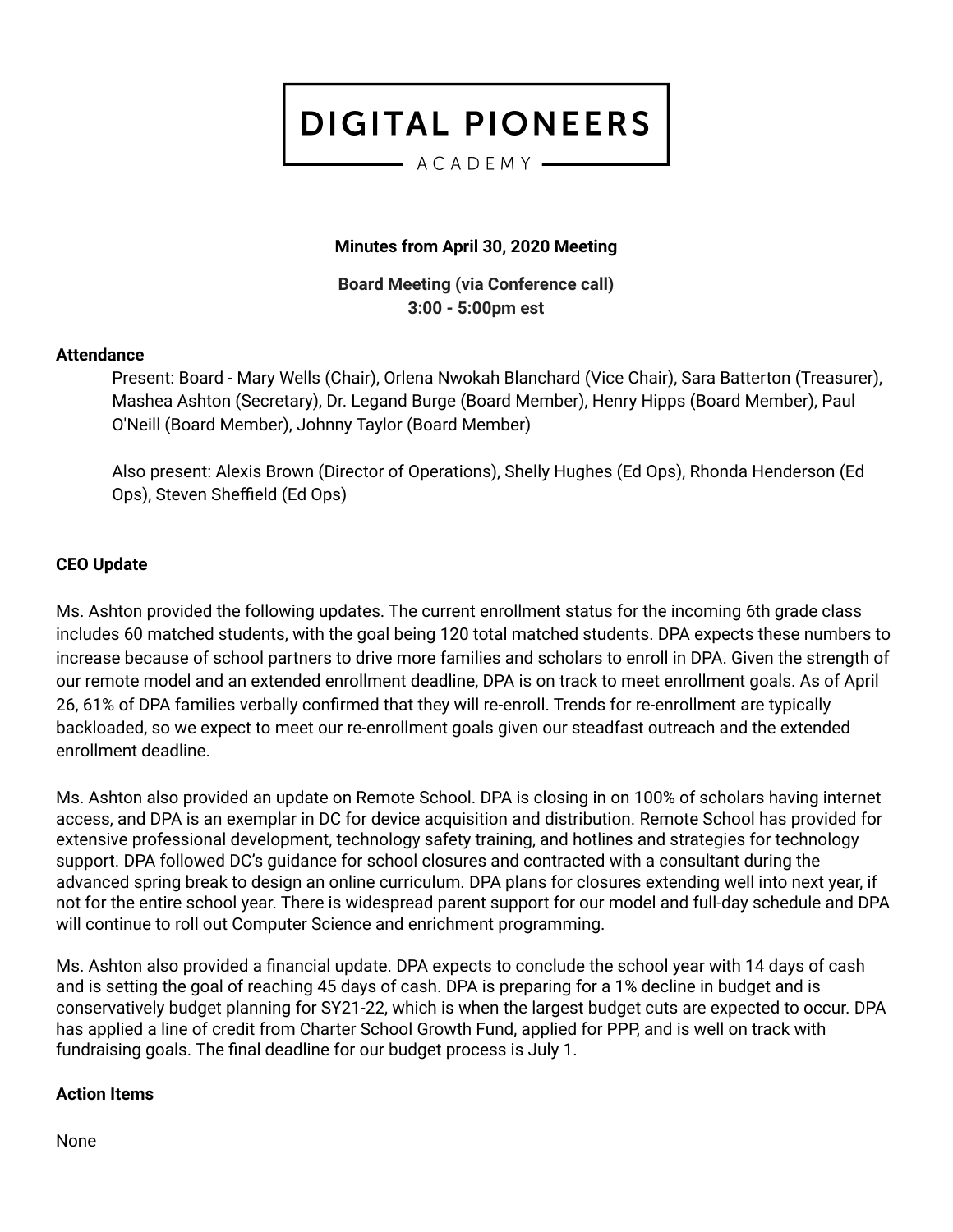$-$  ACADEMY  $-$ 

### **Minutes from March 12, 2019 Meeting**

**Board Meeting (via Conference call) 3:00pm - 4:00pm est**

#### **Attendance**

Present: Board - Mary Wells (Chair), Orlena Blanchard (Vice Chair), Sara Batterton (Treasurer), Mashea Ashton (Secretary), Paul O'Neill (Board Member), Johnny Taylor (Board Member)

Also present: Alexis (Director of Operations), Shelly Hughes (Ed Ops), Rhonda Henderson (Ed Ops), Steven Sheffield (Ed Ops)

Absent: Henry Hipps (Board Member)

#### **CEO Update**

Ms. Ashton provided the following update on budget, technology and the recently announced school closure decision by DCPS for Covid-19.

Ms. Ashton discussed the decision of DPA to attempt to stay in coordination with DCPS because of the impact on families managing multiple school calendars. Given the uncertainty of when school would return, MS. Ashton discussed with the board on distributing chromebooks to scholars. The board discussed the pros and cons and supported overall direction to make sure scholars have chromebooks to support remote learning. Ms. Ashton discussed the desire to work with the staff to ensure we had time to organize chromebooks and ensure proper labeling for tracking purposes. Ms. Ashton also shared that she would send a survey to families to get a more accurate count of family technology needs- both device and wi-fi access. With that information, DPA would make plans to distribute chromebooks and ensure scholars are able to access online learning from DPA.

#### **Action Items**

The board voted unanimously to approve the following item:

Approved the motion to elect Dr. Legand Burge to the DPA board of Directors.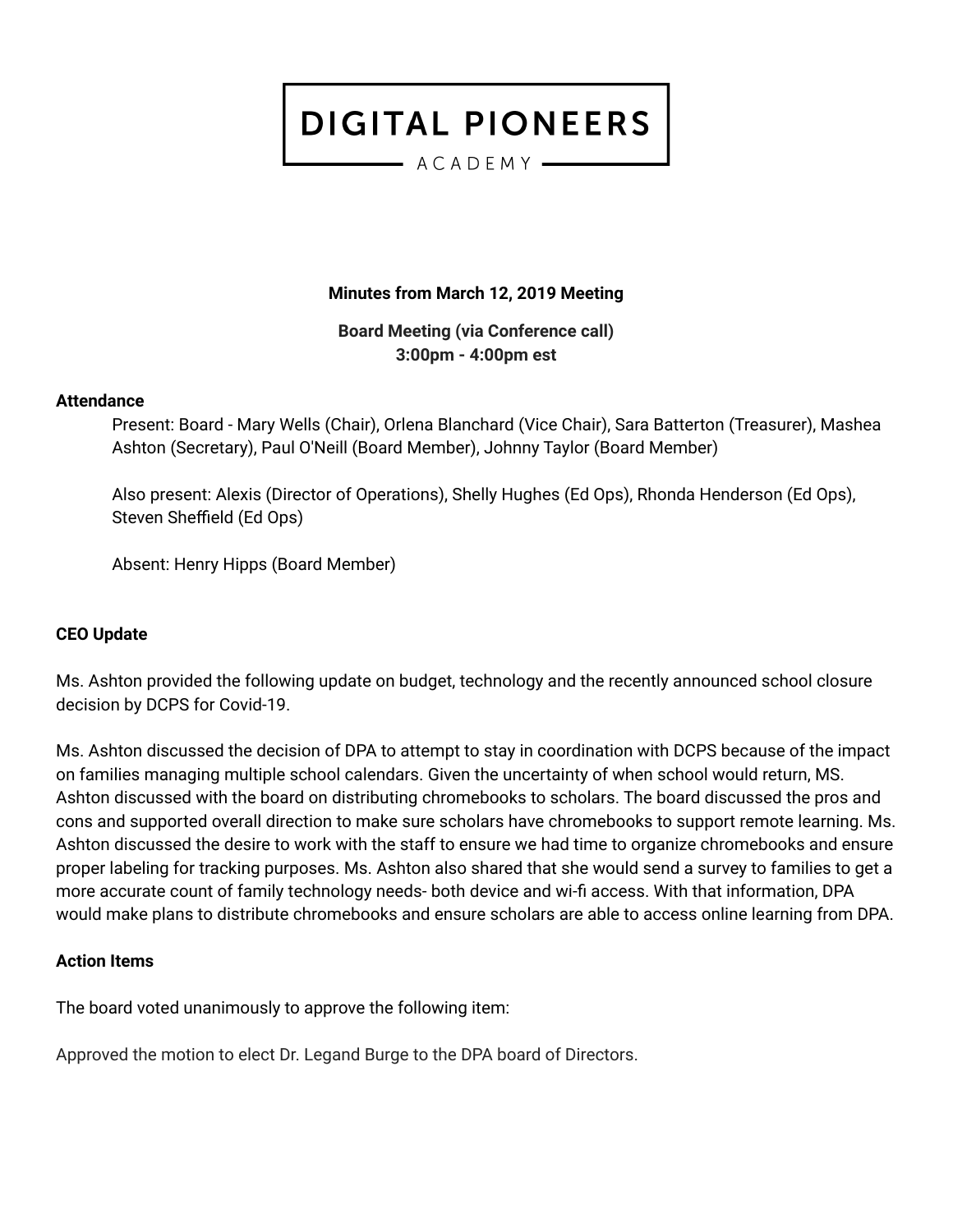- ACADEMY -

#### **Minutes from December 19, 2019 Meeting**

**Board Meeting (via Conference call) 3:00 - 5:00pm est**

#### **Attendance**

Present: Board - Mary Wells (Chair), Orlena Blanchard (Vice Chair), Sara Batterton (Treasurer), Mashea Ashton (Secretary), Henry Hipps (Board Member), Paul O'Neill (Board Member)

Also present: Alexis (Director of Operations), Shelly Hughes (Ed Ops), Rhonda Henderson (Ed Ops), Steven Sheffield (Ed Ops)

Absent: Johnny Taylor (Board Member)

#### **CEO Update**

Ms. Ashton provided the following updates. The current enrollment includes 241 scholars with over fifty students on the waitlist. The DPA goal is 120 per grade level. On Count Day (October 10), we had 243 scholars enrolled: 121 sixth and 122 seventh graders.

We have had about 8 scholars withdraw since then, mostly due to moving to a different state. We have filled most of those seats.

Ms. Ashton also provided a brief staffing update. DPA started the year with 39 team members, approximately 90% fully hired. We had to make some shifts, and currently have about 4 positions vacant (2 teachers, teacher's aide, and a social worker). Most of the shifts allowed for scholars to now enjoy lunch and breakfast in the cafeteria and increased the course offerings for electives. Scholars now have a range of electives including wrestling, step, basketball, art, performing arts, music, and PE. The 7th grade experienced the most changes shifting out of the semi-self contained model. Scholars will still remain in their cohorts, however teachers will shift to teaching one content area compared to teaching three content areas previously.

#### **Audit Committee**

The audit committee presented the findings for audit. DPA received a clean opinion for our first Audit. There were several recommended improvements from the auditor which the team has already begun to implement.

#### **Action Items**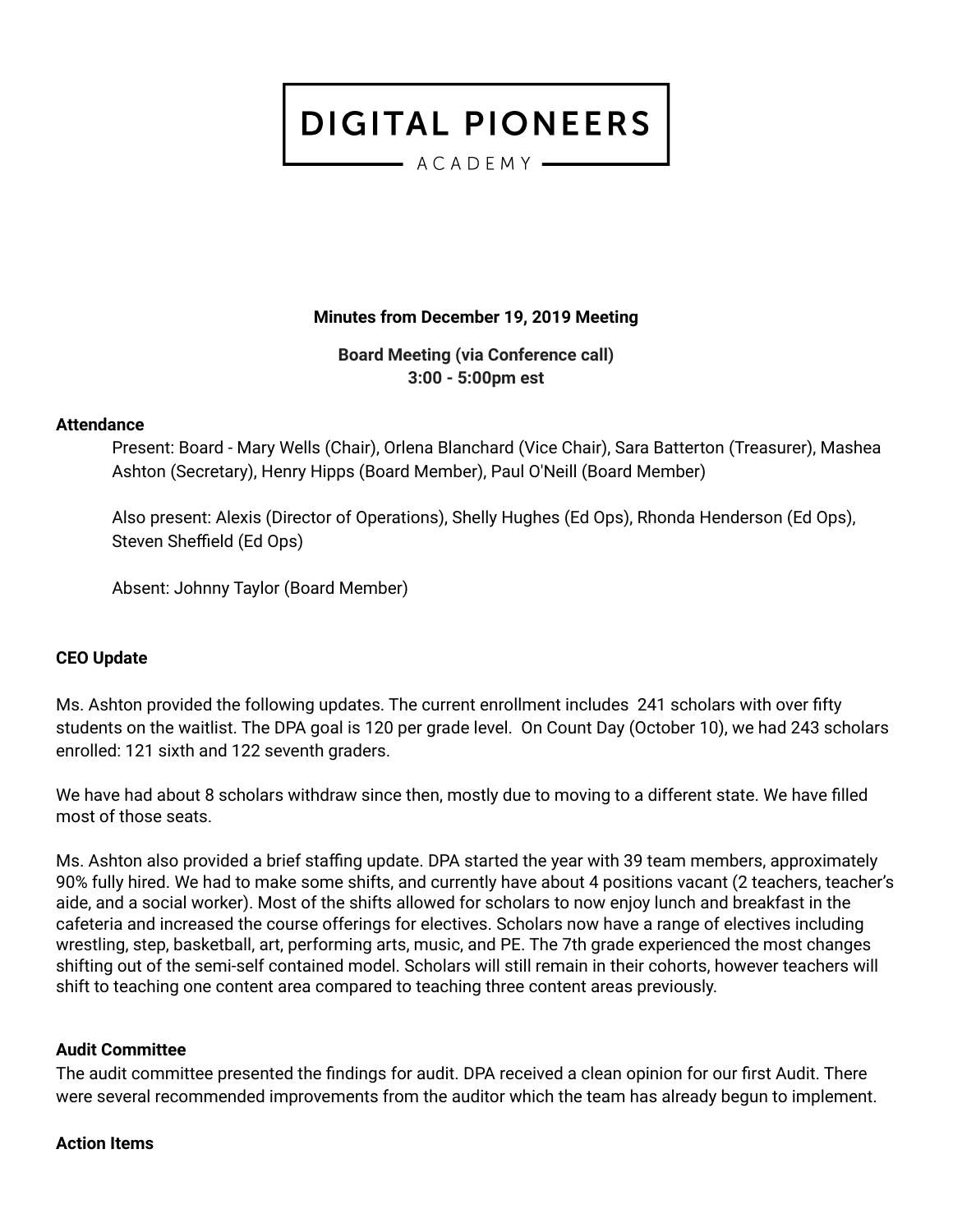$-$  ACADEMY  $-$ 

The board voted unanimously to approve the following items:

Approved to receive the audit management letter as presented.

Approve the policies and procedures manual as revised. The changes include: improved explanation of federal procurement policy and DPA's adherence to it (per audit suggestion)increased Anybill approval threshold to \$25,000. Second signature only required for purchases over \$25K. (per staff suggestion).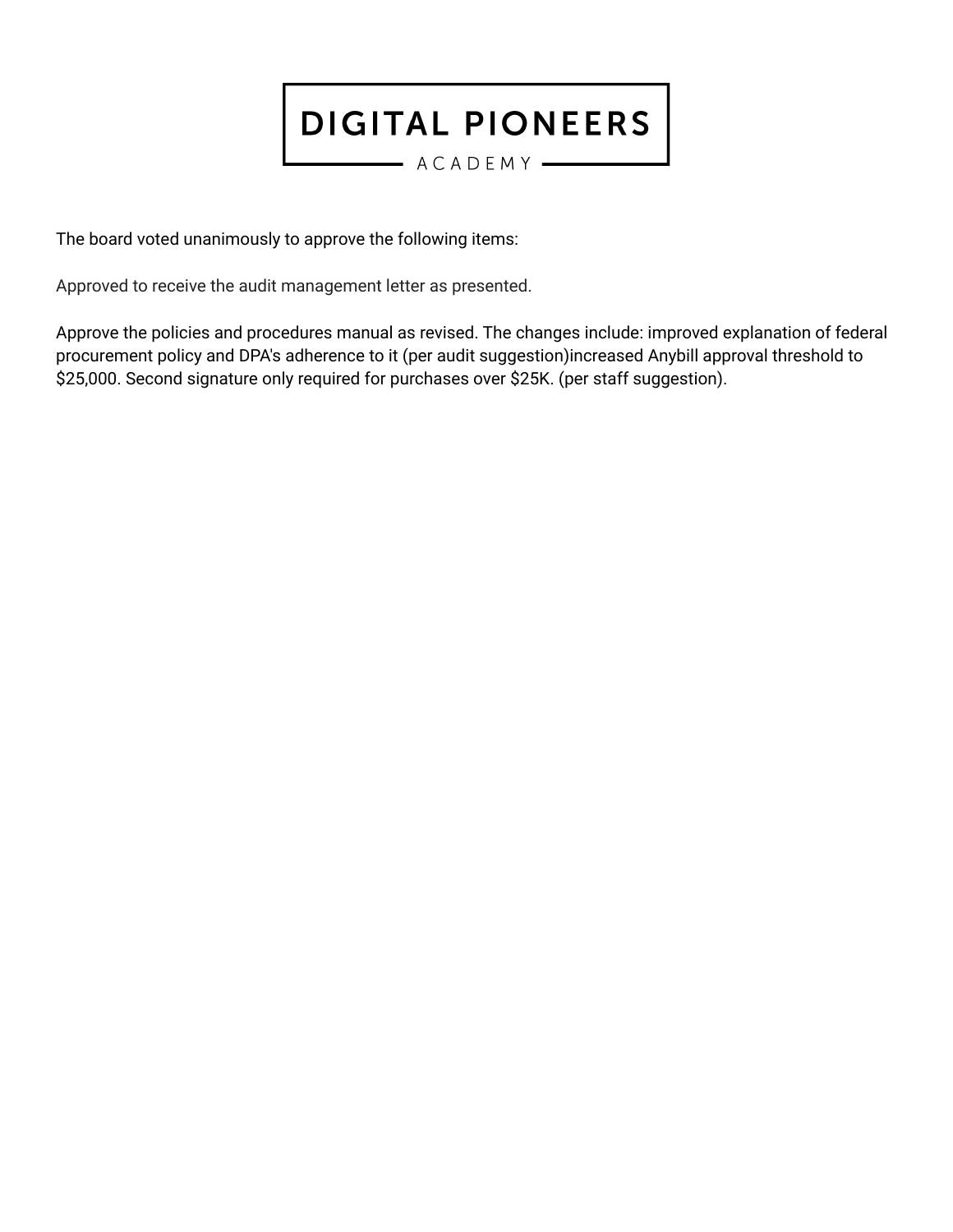- ACADEMY -

### **Minutes from September 4, 2019 Meeting**

A special meeting of the Board of Trustees ("Board") of Digital Pioneers Academy Public Charter School ("DPA") was held on September 4, 2019 at 7am by conference call.

The following members of the Board were present:

Johnny C. Taylor, Mary Wells, Paul O'Neill, Sara Batterton, and Mashea Ashton. Orlena Blanchard, Henry Hipps, and Stephney Riley were absent. Greg Foster, Managing Director of Finance and Operation was also present.

### Board Action:

Mrs. Ashton presented the terms of modified loan agreement between DPA and the Office of the State Superintendent of Education ("OSSE"). DPA is seeking a \$510,163 increase for building renovations at the 709 12<sup>th</sup> St SE site. The loan increase is to be added to the existing balance of \$306,168 owed on the original loan. The amended loan is \$816,400, payable over 5 years.

After the discussion, the Board voted to unanimously adopt the resolutions to allow DPA to undertake the 2019 OSSE Financing Transaction.

Meeting adjourned at 7:15am.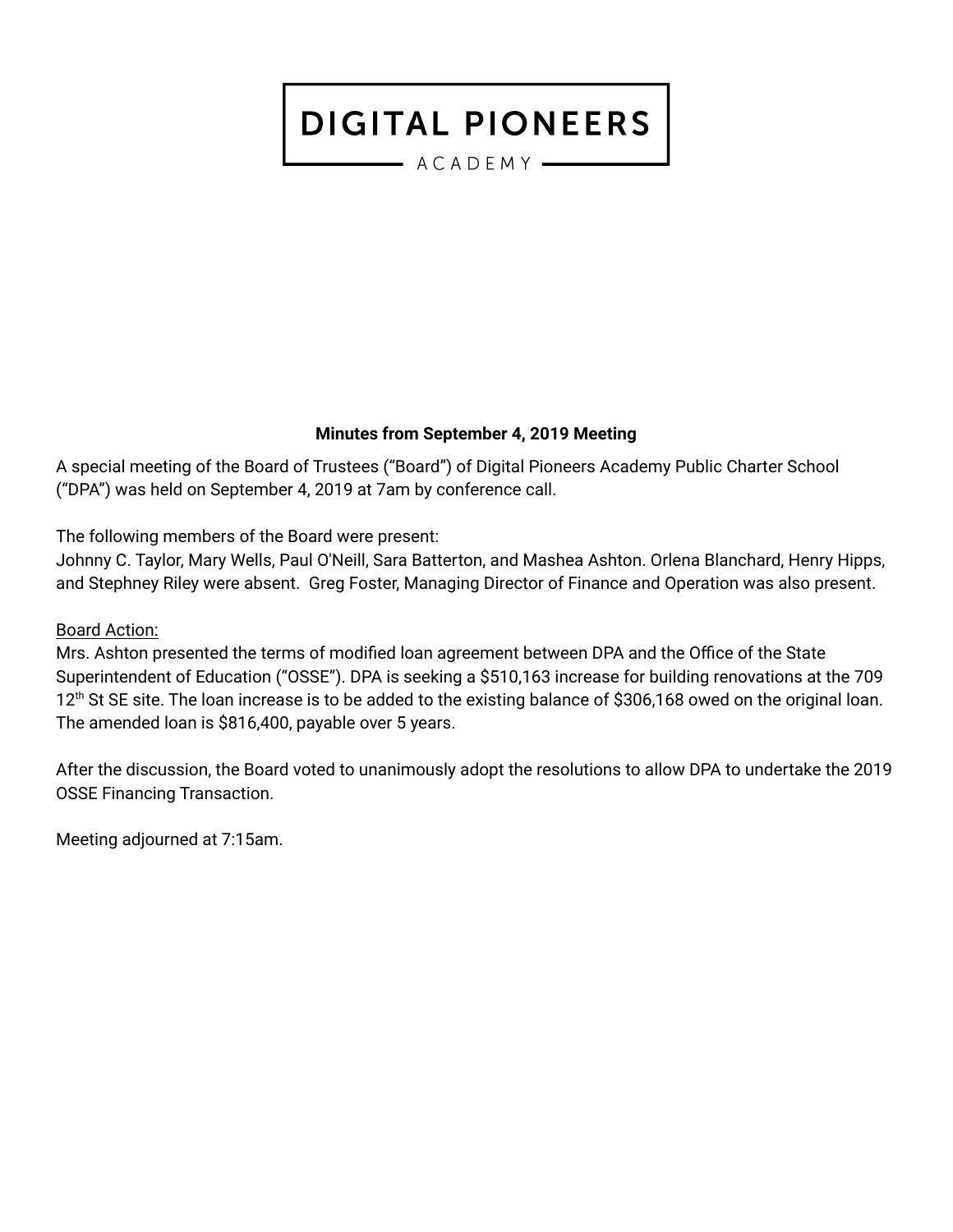#### $-$  ACADEMY  $-$

**Board Meeting (via Conference call) November 8, 2019 3:00 - 4:00pm est**

### **Meeting Minutes**

#### **Attendance**

### **Board:**

Mary Wells, Henry Hipps, Orlena Blanchard, Paul O'Neill, Sara Batterton, Johnny Taylor, Mashea Ashton

### **Staff:**

EdOps: Rhonda Henderson and Shelley Hughes

### **Discussion Summary**

The Board met and discussed a number of key updates in relation to the overall business and health of the organization.

General topics discussed included: CEO update, Audit update and Financial Update. The Board also discussed strategic questions and priorities related to DPA growth and indicators of success.

### **Discussion**

Quick update on Committee calls: in the next two weeks i'd like to connect and go deeper into the work. Want to touch base before the end of the calendar year so we have good next steps moving forward in 2020.

### CEO Report:

Tried to highlight some of the major indicators around where we are from a staffing,culture and academic perspective. Overall we are having a very strong start

*Academic Perspective:* One of the primary indicators is the attached document which has our PMF scores. This is what the authorizer puts out in september which says you are tier 1,2 or 3. We will get our official tier rating next year, we are currently at 56% strong tier 2 9 points off from being a tier 1. Our goal is to consistently rank tier 1. 4 categories of scoring; proficiency, growth, attendance, retention

- Attendance:
	- Easy points are around attendance, if he had had the attendance at the 95% we would have gotten the 3 extra points which would have gotten us to 59 and so this year we have focused on working towards attendance and the clarity around attendance and the importance around it. We want to engage our families and use data systems to be able to track attendance everyday.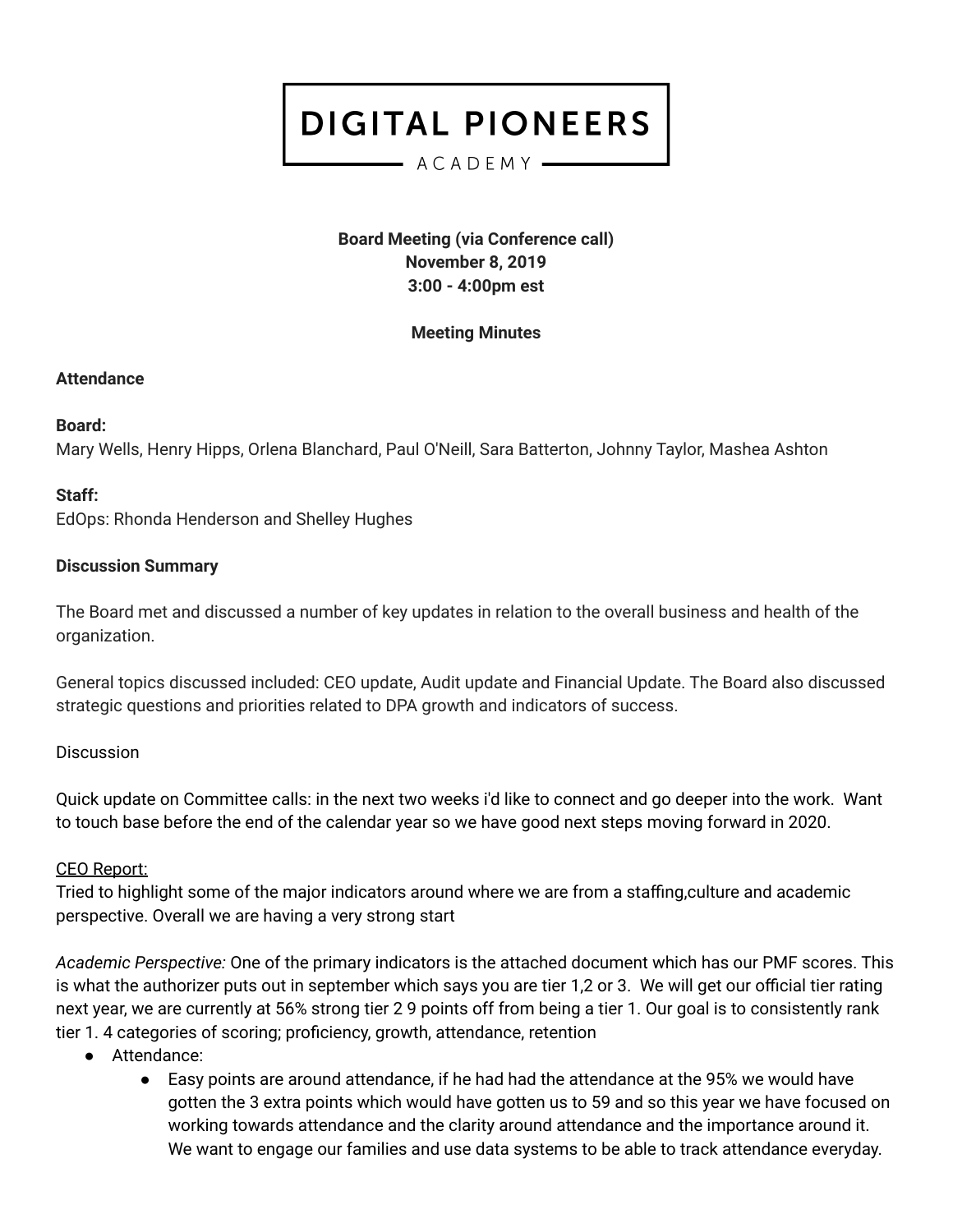$-$  ACADEMY  $-$ 

- Alexis and the ops team identified a new partner for us in schoolrunner and this is a great program that allows us to target the scholars who are below our attendance % and we can now all target our scholars and support them. We are currently at 92% with a handful of scholars who are chronically absent so there is definitely work to do
- Interim math assessment data:
	- $\circ$  Says we have a lot of work to do 6th grade scholars came in lower than our 7th grade scholars but making good progress in Math and ELA. When you see the ANet data we are compared to network schools like KIPP DC Prep who are all tier 1 schools so we know we are on track
	- We need to continue monitoring this data and use the data to differentiate and make sure our scholars are getting intervention and needs and we can close the gap. Last year we were unable to look at the data and respond to where our kids are. These are two good actions and initiatives we are taking.

Had conversations with Scott our authorizer and asked for honest feedback and reflection:

- We want every school to be tier 1 however, it is incredibly hard to do that in your first year because you don't get re enrollment credit or data. They want every first year school to at least get 50 points and we got 56 so this is very promising.
- This is a bright spot as a first year school. We serve families in wards 7 and 8 which have low socioeconomic statuses and 100% african american scholars and even still they outperform their peers in proficiency.

This specific feedback from Scott feels good and we are right now on track to being tier 1 school

## *Staffing Perspective:*

Race and ethnicity: strong staff we need the time training and skills to build them out. We have almost an 80% minority staff which I am proud of. We recruit people who are aligned to the mission and vision and I believe this makes a difference to our culture and community.

### *Culture Perspective:*

● Josh Norman Press: continues to be another bright spot. They already sent the check for 60K. Leveraging communication with this so we can bring in more resources

Pause for Q&A from Board members:

1. 6th grade cohort came in lower than last year. Was your spending school different or the same? Half of our scholars came from 5 partner feeder schools and that's why our data was stronger coming in to this ear. This year a third of our scholars came from those feeder schools. Democracy Prep scholars came in this year and their data is lower. Reflection point in our recruiting strategies. Founding year we had more girls than boys and this year we are 60/40 boys to girls and next year we want to focus on recruiting more girls.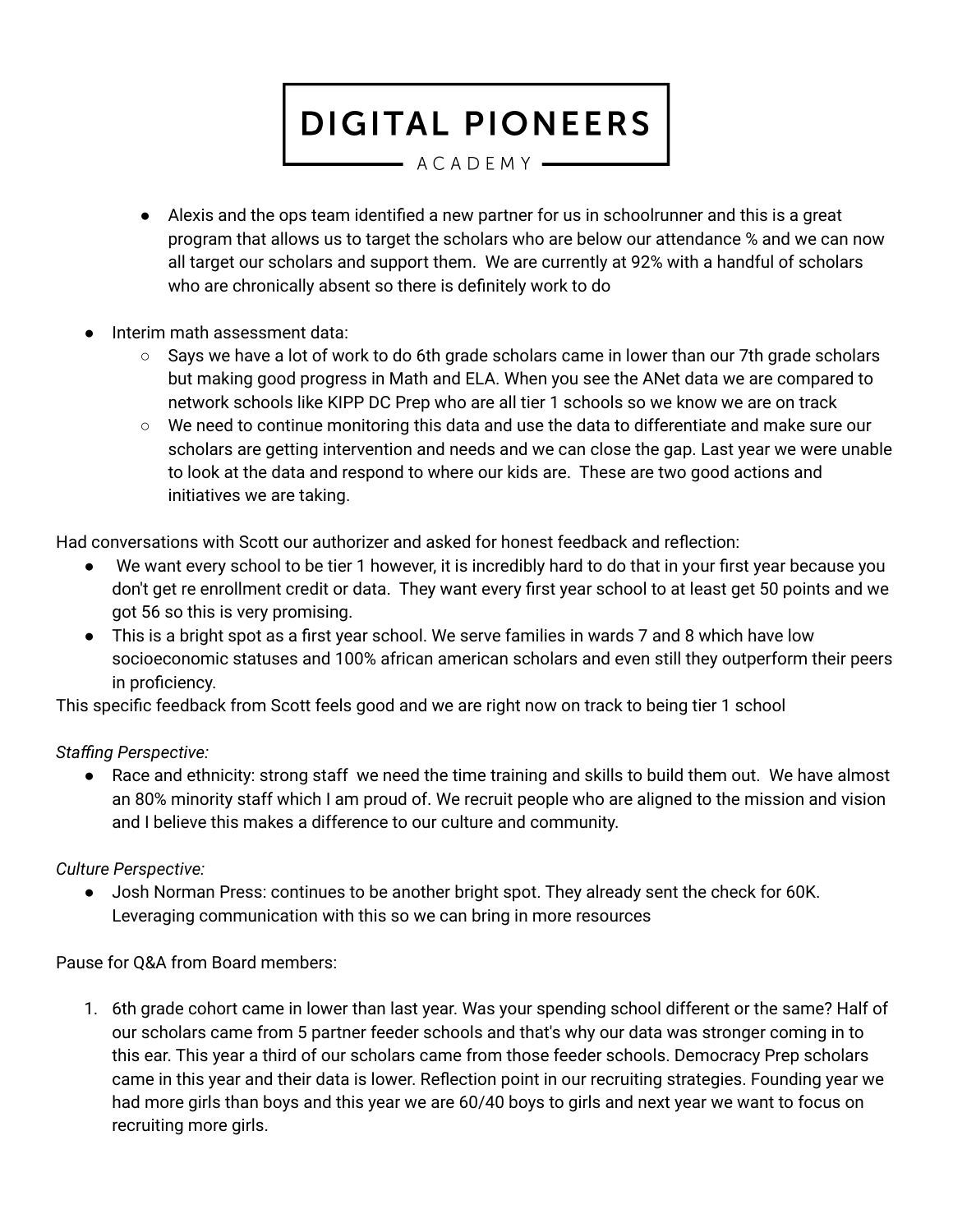$-$  ACADEMY  $-$ 

- 2. In the partnership with relay, are you using them for instructional coaching?They do both, they do walkthrough, the do data they observe the implementation of the work and use the appropriate follow up. Their approach is building the capacity. We also just restarted our coaching supervision and observation planning.
- 3. Follow up question on projected score: looking at where we are mid performing what are the things that you think we need to get us to tier 1 and high performing that the board can focus on;
	- a. Zooming in on the easy points: attendance and reenrollment.
	- b. Day to day interaction: students approaching and growth. We did not demonstrate best practice in data driven instruction and we will focus on that this year. Individualize instruction based on individual student data verses teaching to the whole group.
	- c. Relay: We worked to get trained on data driven instruction with this organization and this will help us work through the data, action planning and differentiatie.
		- $\circ$  Scholars who were proficient and advanced stayed in that area but did not grow. We didn't target their instruction enough so using the data you should be able to see the growth
		- MAP data basically confirmed this: 2 years of growth in one year is a very aggressive goal. A more realistic goal is 1 year and 4months of growth for an elementary tier but for middle school will be harder. 1 year 2 months is what we accomplished last year but not enough to get us to tier 1.
		- I think we need a reading specialist: someone who can guide us in the curriculum and show us how to get scholars moving up and closing the gap for those scholars. If we had some more expertise there we would see greater achievement
		- Coaching is something we have increased in our capacity and have done for the last two weeks and they are focused on the data analysis and focusing on the capacity

## Audit:

Headline: We are still finishing up our audit it is in final stages. We transitioned to Edops in July 1st but the previous company is finishing our audit and EdOps is working closely with us to get a strong audit. We will set up an audit call with the board in the next few weeks.

No significant deficiencies or concerns. Two things that they flagged for us are

- 1. Debit card that we use extensively for staples and orders and lot for the receipts and tracking in emails and we did not follow strong protocols around the use of the debit card.
- 2. Not going through the procurement process for contract over 25K. We continued to use the same companies. We did not use the same protocol and did not do the public procurement.

Shoutout to Alexis: the changes that are happening and adjusting the procedures in real time.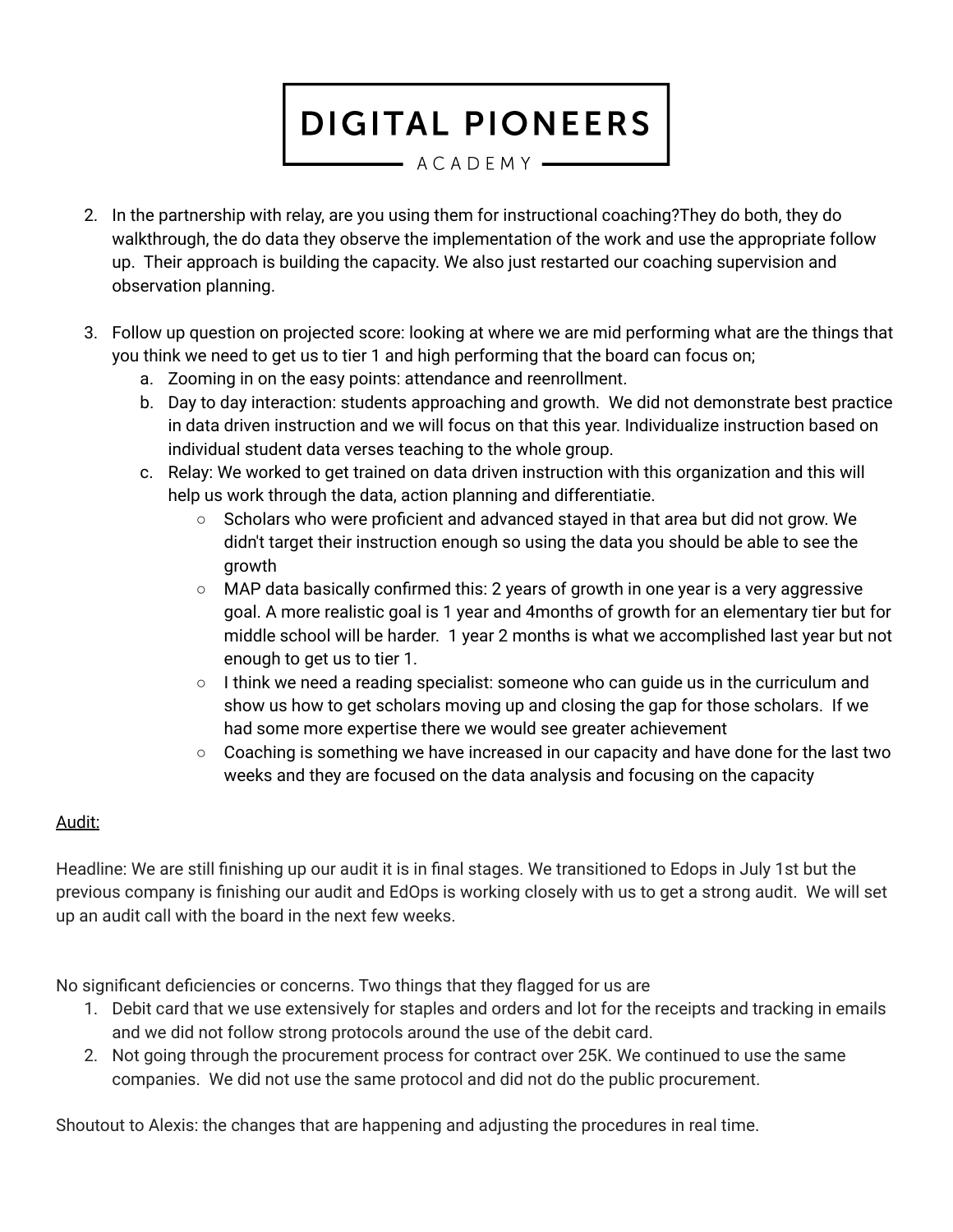- ACADEMY -

## Financial Update

Forecasted we would close the year around 20 days of cash but since then we have had some change that has moved us downward to 6 days.

Please refer to the executive summary

- *Expense side:* we say increased staff development spending this is more like investments. We will be making investments into the staff so they have the opportunity to meet all the goals we are trying to accomplish.
- When the team brought this to my attention I was most concerned about the SPED count and final enrollment which totals 126K less than anticipated. Now I understand there were a couple of miss steps we took that we now have adjusted for. We sent projections on SPED numbers that were in our original application. When we submitted the numbers again we stayed with the projection numbers instead of adjusting for the reality of what we had.

Next steps: We cleaned up our numbers to project the reality and moving forward we will have a better sense. We will have a finance meeting where we can dive deep into the report. Where can we reduce spending? Hiring and what that will look like in the future.

- Overall thoughts from EdOps: 6 days is concerning but it is better than negative days. This means that after June 30th we will only be able to run for 6 days before we need actual cash. On July 15th we get our first per pupil payment. We will have to work these 6 days into 15 days. We will have to find 180k this is not impossible.
	- $\circ$  The target for us moving forward is 45 days of cash. We would want DPA to have at least 30 days. It is important to have a gameplan early on so that you can meet your financial goals and also your academic goals so that we can have a high quality experience.

Additional fundraising opportunities that you have in mind that would be helpful that are not included here: STEM corporate donors we need to start to build relationships there and gifts that seem small to them can be really meaningful to us.

- Absolutely there are a number of funders I am in connection with in the past 6 months that are very focused on STEM and computer science.
- When I look at the staff positions that we need to fill, there are really only 2 DFO and electives that are absolutely critical for the long term everything else is on hold.

Strategic Board Question: What are the conditions for quality growth that we should prioritize?

- Johnny: In addition to the traditional 3Rs are we also building in life ready skills. Those skills that say that when they leave they can actually function as productive human beings. We see a lot of people in the workforce now that are brilliant technically but do not have the best life skills.
- Sara: Come up with a sense of what the most important criteria to evaluate when the green light is to grow. What are the top 3 or 5 that help us decide if we are going to grow. Do we have an instructional leader identified?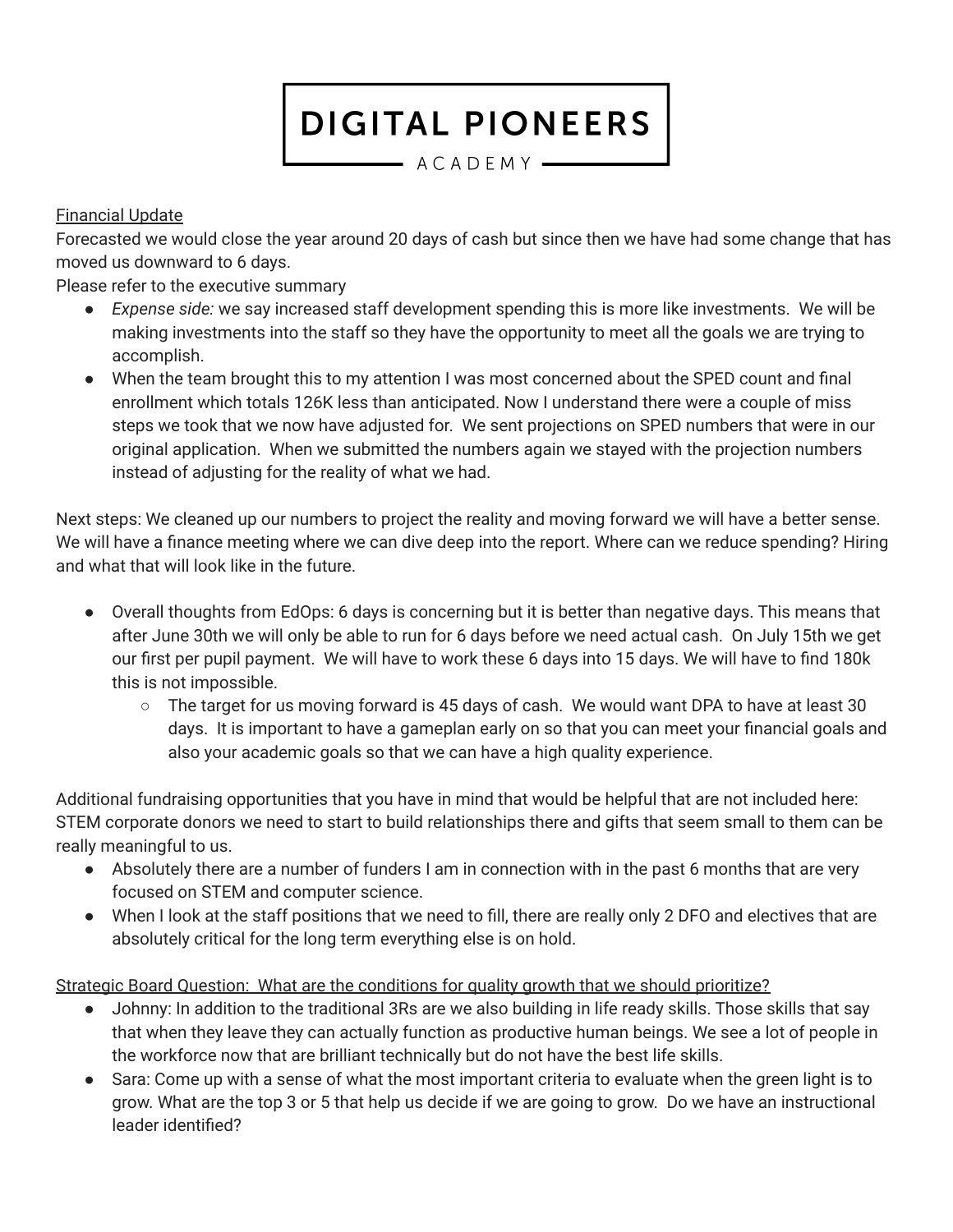$-$  ACADEMY  $-$ 

- Mary: High school is a different animal than middle school and it is a different question. That much more complicated to plan for and grow a high school. I have also come to a view that a network of schools feels more sustainable than a smaller school. That's why I want to get to the small network at the very least rather than multiple middle schools thinking about expansion for DPA its always been the plan to have a high school but how do we think about enrollment.
- Orlina: Partnerships strategic partnerships for the long term are going to be critical. The vision long term and what the students path should look like. How do we identify those partnerships and how do we secure those from a real estate perspective, funding, marketing perspective. The pipeline to high school we need to consider the academic pipeline to establish.
- Henry: Sharing my excitement on the prospect for the right kind of growth and a thank you for your resilience through this period of time and reflecting on the fire and how that happened at the worst possible time yet things are still moving along.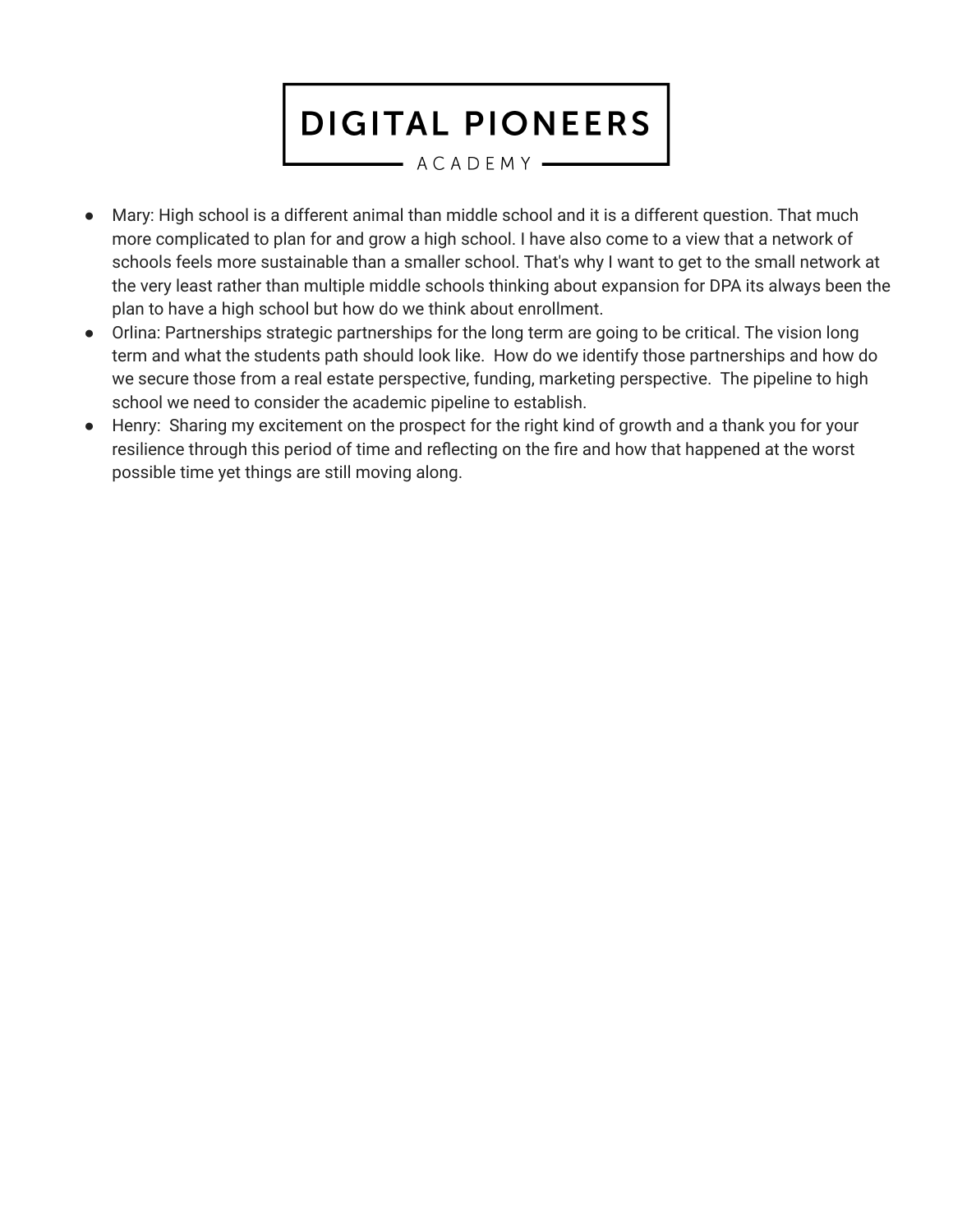$-$  ACADEMY  $-$ 

#### **Wednesday, June 5, 2019 (8:00-9:30 PM)**

#### *Attended*

Present: Board - Mary (Chair), Orlena (Vice Chair), Sara (Treasurer), Mashea (Secretary), Henry (Board Member), Johnny (Board Member)

Staff: Nima (Director of Operations), Alexis (Special Assistant to the CEO) Absent: Paul

#### *Committee Updates: Mary*

Executive Committee - Fold in responsibilities of Governance Committee with bylaws. Mashea's evaluation

Consists of Chair - Mary, Vice Chair - Johnny, Secretary - Orlena, Treasurer - Sara

Finances and Facilities Committee - Sara (Chair) and Mary on as well. Looking for an additional person with

financial expertise on this committee. Potentially new members to join the board and the committee. Sara has drafted the first charter for this committee. Had first oversight of budget. Audit should be separated from this committee, so the powers here are split.

Academic Committee - Paul will chair this committee. Henry is on the committee as well. Parent board member could be a great fit here too!

Development and Marketing Committee - Johnny and Orlena will be running this committee. Parent board member will be a great fit on this committee as well. The audit will be overseen by this committee.

#### *DPA Updates: Mashea*

Data - We have completed our MAP testing. We will have data in 48 hours and will share with the board. We will have our PARCC data released in July unofficially and officially in August. We will have an unofficial Tier Ranking this fall and an official one the following year.

Student Enrollment - We are going through the MySchoolDC enrollment process. 83 fully enrolled. Only 3 are not re-enrolling next year. 1 is going to private school. 2 are moving out of DC. Scholars have until next week to fully re-enroll.

Staff Hiring - 22 staff are part of our Founding Staff. 14 are returning next year. Split between not being asked back and pursuing other options. We have hired many new teachers, and are still pushing for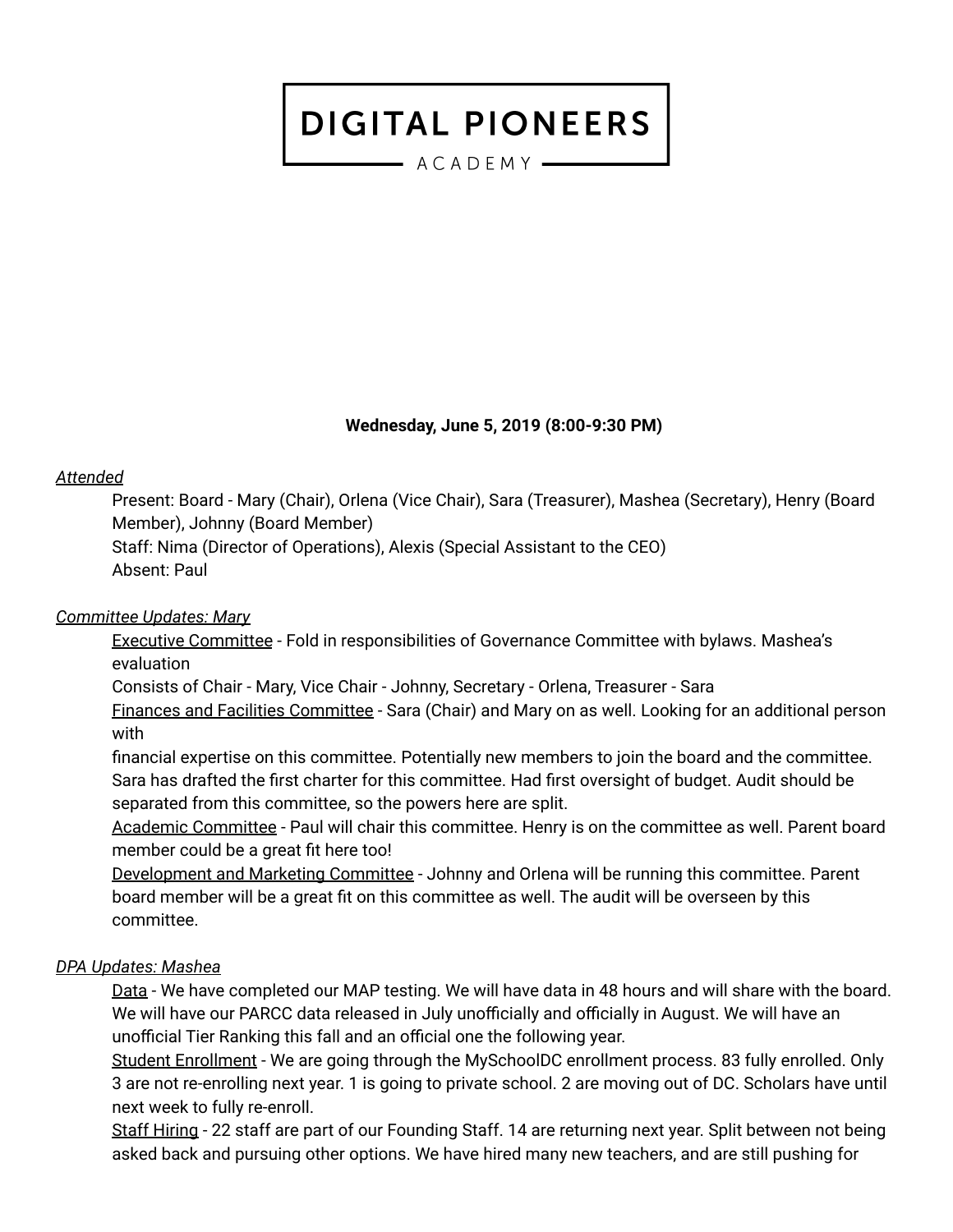$-$  ACADEMY  $-$ 

STEM teachers. 5 of our 6 candidates have moved forward from last weekends' hiring fair. We are pushing forward to finding the right people and are attending conferences and have hired a recruiter as well. Goal is to have all teaching positions by June 15. Also looking for Operations and Academic role. New hires are mostly coming from other charters looking for switches and online searches. Not as many from out of town. It is very much a referral network. Uptick of applicants post PARCC testing. We have a returner retreat upcoming to engage our staff. Our founders are excited to return. Our teachers have also taken the TNTP survey for teacher satisfaction and internal surveys as well. Facilities - Have finalized lease for building. In the process of receiving an environmental report for the building. We are in the process painting the building, renovating the floors, changing the lockers, and fixing the locks and doors. We will start school August 26th - the same day as DCPS. We are in the process of finalizing a new 5 year loan for \$510,000. Further renovations the following summer. Rethinking our student furniture and student desks to have maximum flexibility with the maximum students. We have engaged our ANC as well through meetings and email communication.

### *Action Taken: Budget Approval*

- This budget is very close to the budget we shared in March for facilities approval. We have updated this model with our projected staff roster and updated real student costs. Teacher costs have also gone up. Fundraising was based off commitments last year. This year's fundraising is based off expected goal with a specific pipeline. We have 75% of the goal committed. Have additional non vital positions that we can release if we do not fundraise appropriately. We will look into the impact of staffing on the team and also the funding market for charter schools in the future. Have funders open doors to other funders. Having support from Charter School Growth Fund is vital.
- We will pass the budget in 48 hours by Friday.

### *Action Taken: Auditor Approval*

- Kendall, Prebola, and Jones to audit Digital Pioneers Academy.
- Motion: Johnny
- Second: Mary
- Vote: Passes 6-0
- Motion carries.

#### *Action Taken: Johnny becomes Vice Chair*

- Johnny becomes Vice Chair
- Motion: Henry
- Second: Mary
- Vote: Passes 6-0
- **Motion carries.**

#### *Action Taken: Orlena as Secretary*

- Orlena becomes Secretary
- Motion: Henry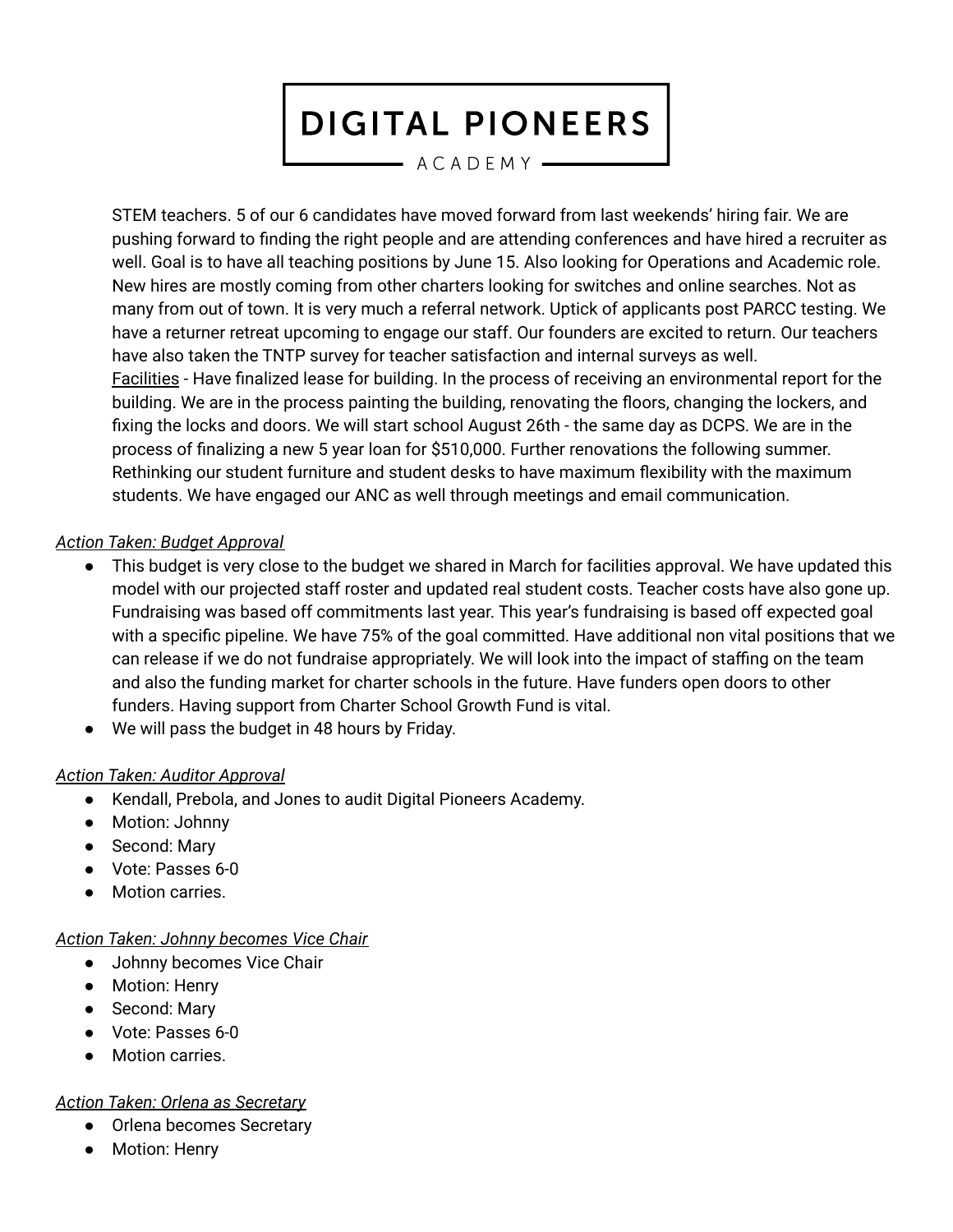ACADEMY

- Second: Mary
- Vote: Passes 6-0
- Motion carries.

## Next Steps

- Board calendar for the rest of the year
- Board approval for the loan coming soon

## **Minutes from September 20, 2018 Meeting**

Date: Thursday, September 20, 2018 (6-8PM) Action Taken: None Attended: Mashea Ashton, Sara Batterton, Shayna Hammond, Paul O'Neill Notes: Ms. Mashea Ashton gave the board updates on student enrollment, staff recruitment, and facilities.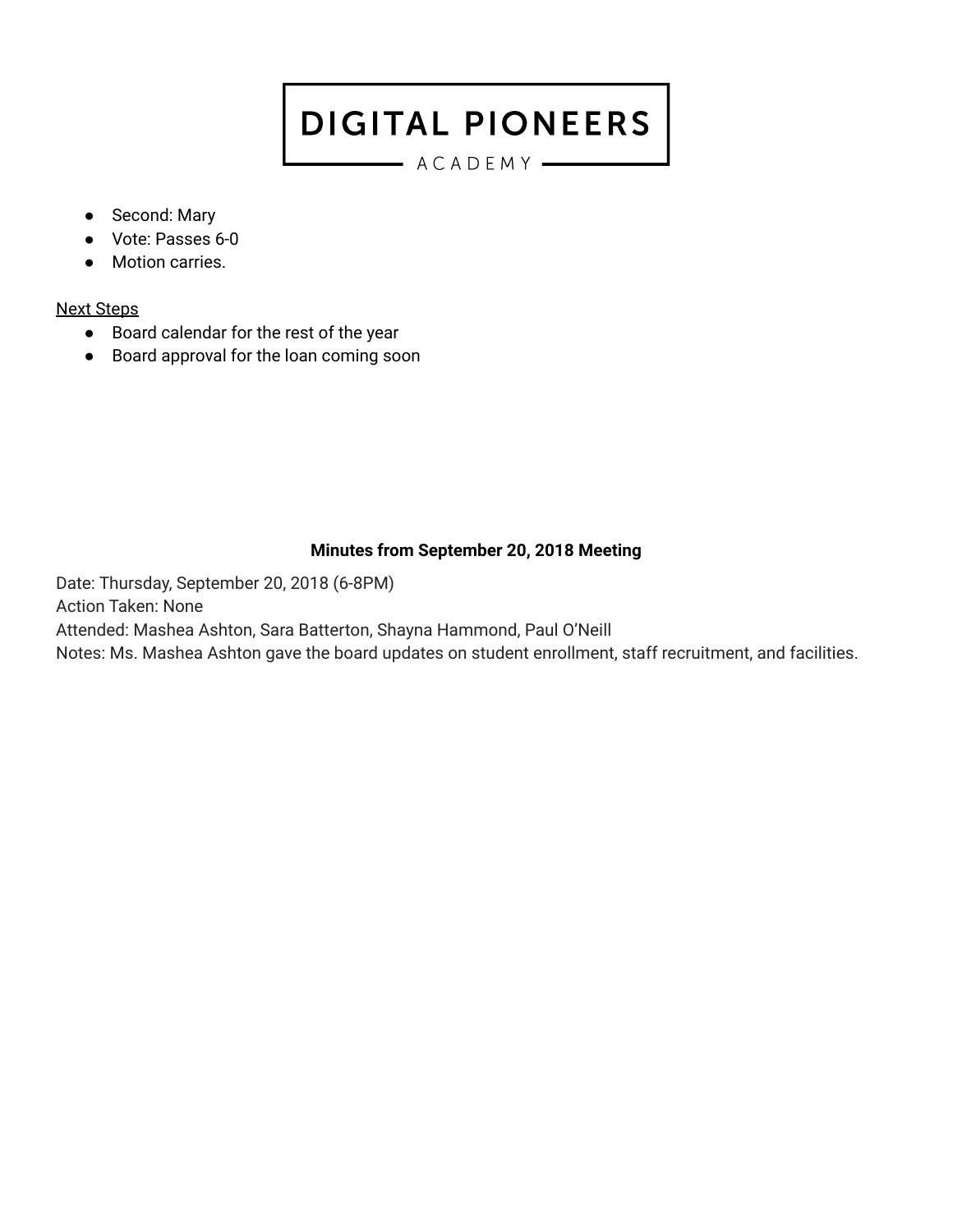$-$  ACADEMY  $-$ 

#### **Minutes from August 8, 2018 Meeting**

Date: Wednesday, August 8, 2018 (10:30 – 11:30AM) Action Taken: None Attended via Conference Call: Mashea Ashton, Alicia Robinson, Henry Hipps, Mary Wells, Orlena Blanchard, Shayna Hammond, Sara Batterton

Notes: Ms. Mashea Ashton gave the board updates on student enrollment, staff recruitment, and facilities.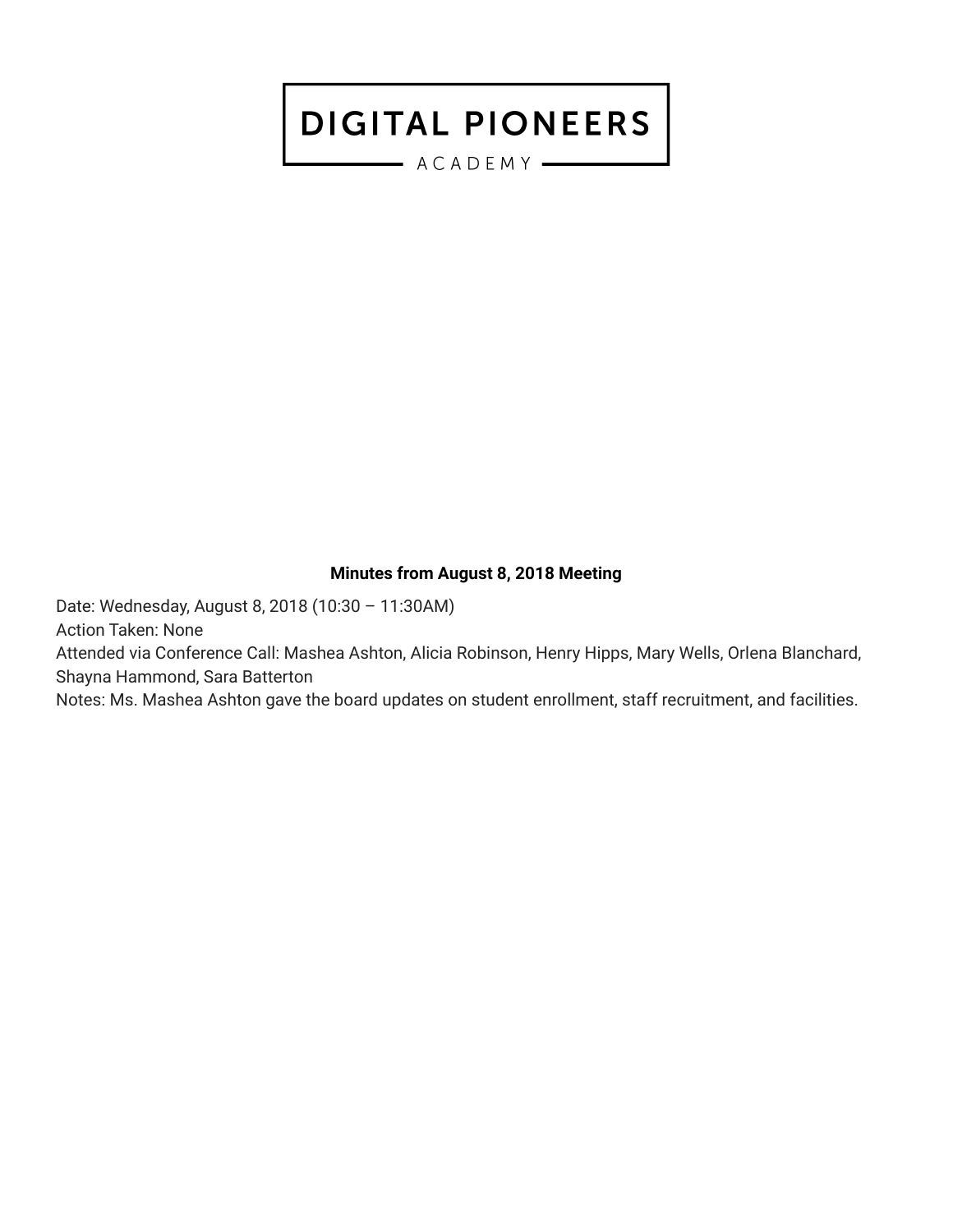$-$  ACADEMY  $-$ 

Digital Pioneers Academy Board Meeting Minutes

### Minutes from June 4, 2018 Meeting

At a regular meeting of the Digital Pioneers Academy Board of Directors, held in their WeWork space, on Tuesday morning, June 4, 2018, with the secretary in the chair, the minutes of the previous meeting were read and approved. Principal Ashton presented general updates. On motion of Sara Batterton and seconded by Alicia Robinson, the FPA Financial Policies and Procedures, DPCSB - DPA Public Charter School Agreement, DPA Year 1 Goals, and the board membership of Johnny Taylor were approved. On motion of Alicia Robinson and seconded by Shayna Hammond, the budget was approved. On motion of Sara Batterton and seconded by Alicia Robinson, the OSSE loan for facilities was approved. On motion of Sara Batterton and seconded by Shayna Hammond, the East Washington Height Baptist Church Project Cost was approved.

On motion of Mashea Ashton the board adjourned at 12:02 P.M.

- Board [Consent](https://drive.google.com/a/digitalpioneersacademy.org/file/d/11isrk43Dpx73IcQxh19eyILPLACMHbG-/view?usp=sharing) to Mashea Ashton signing the loan
- Board [Signatures](https://drive.google.com/a/digitalpioneersacademy.org/file/d/1GzQU0QZL8LNudIMzNimiumPzw2x5TWlx/view?usp=sharing) to consent form
- Mashea Ashton witness [signature](https://drive.google.com/a/digitalpioneersacademy.org/file/d/1FEYoAe9gYfs0Sv2qkDuYXdEvdrRaTun_/view?usp=sharing)
- Nima Farshchi witness [signature](https://drive.google.com/a/digitalpioneersacademy.org/file/d/1AA0Y7LunAzOR71NbETVs97uF8YN2EMkN/view?usp=sharing)

*Mashea Ashton* Board Secretary